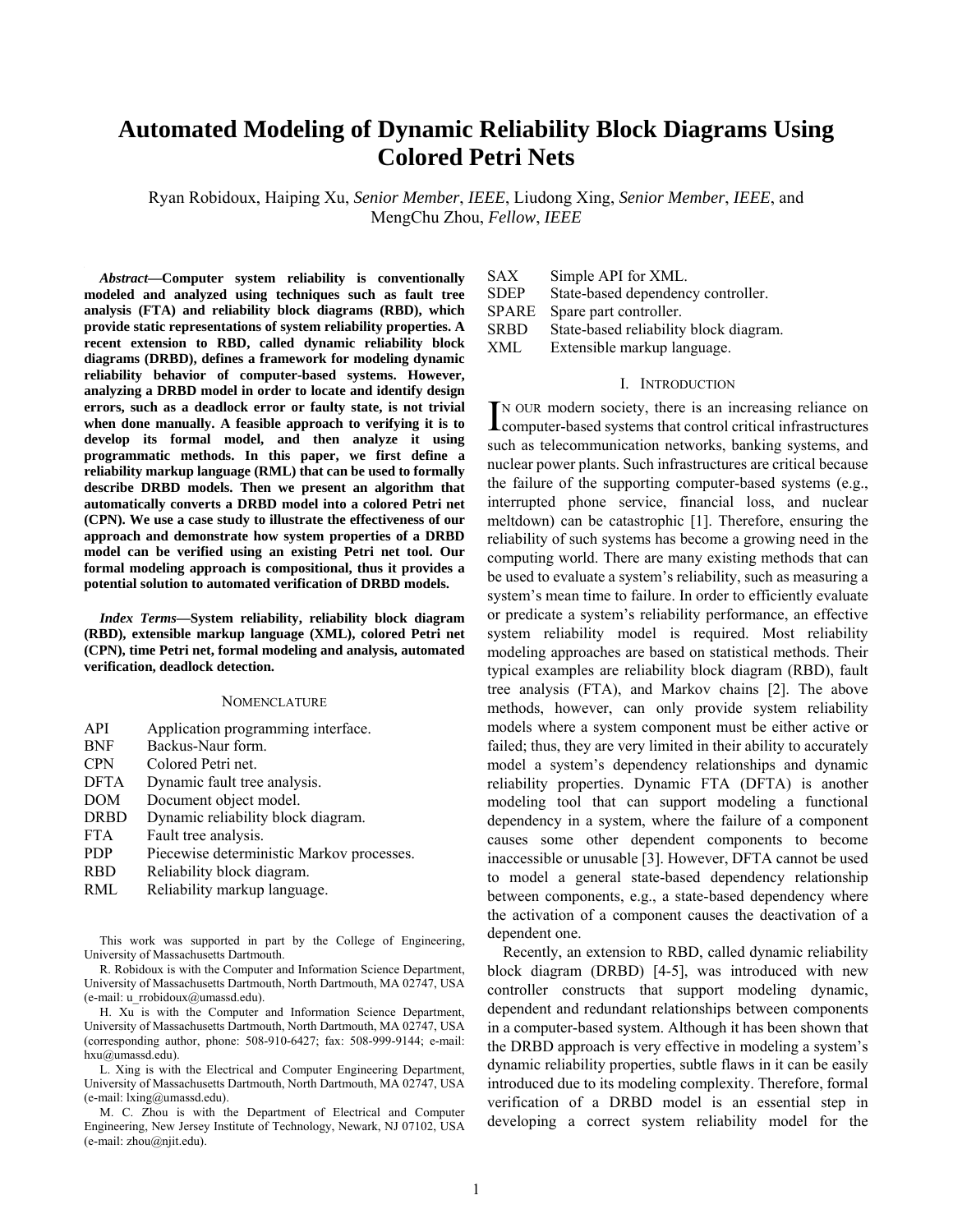evaluation of a system's reliability. In our recent work, we demonstrated some preliminary results on how to formally verify a DRBD model using colored Petri nets (CPN) [4-5], which provide the formal semantics for DRBD models. The approach follows the basic philosophy of recent efforts on converting a UML (Unified Modeling Language) diagram to Petri nets for formal verification [6]. However, the proposed approach is not compositional for formal modeling, and does not provide a generalized solution to automatically convert a DRBD model into CPN. In this paper, we present an algorithm that supports automatic conversion of a DRBD model into CPN. Hence, DRBD's automatic verification can be accomplished by analyzing the state space of the CPN using existing CPN tools. Note that since our proposed formal modeling approach is compositional, our approach scales with the sizes of DRBD models.

The rest of the paper is organized as follows. Section II summarizes the related efforts in reliability modeling. Section III provides a formal definition of DRBD with its embedded state-based RBD (SRBD). In order to efficiently process DRBD models, an XML-based language, called the reliability markup language (RML), is introduced to represent a DRBD model in XML format. Section IV outlines the procedures to convert DRBD into CPN. Section V provides a case study that illustrates how to create a DRBD model and convert it into a CPN model for formal analysis. Finally, Section VI presents the conclusions and future work.

# II. RELATED WORK

Reliability modeling is an integral step in creating reliable and fault-resistant computer-based systems. Currently, many industries require that some form of qualitative system reliability analysis be integrated into the design phase of a computer-based system [3]. One of the major analysis approaches for system reliability is FTA, which provides a detailed analysis of a system's failure probabilities. Fault trees are logic diagrams that depict potential, critical events within a system. A fault tree model represents the relationship between a critical event and the reasons for the event's occurrence, such as specific component failures [7]. Since FTA does not account for dynamic system properties, it is extended into dynamic FTA (DFTA) in order to model dynamic relationships between components [3, 8]. DFTA introduces additional gates for modeling sequential and sparing behavior, but it has limited ability to model complex systems that involve dynamic component dependency such as a general state-based dependency [4]. On the other hand, an RBD represents a network of system components and their connections [2]. The network consists of an input point and output point, a number of blocks representing system components, and multiple paths from the input point to output point. The multiple paths represent successful system operations, where an interruption of these paths may lead to the failure of the whole system [9]. Therefore, an RBD model represents the static topology of a computer-based system's reliability, where the topology can be a serial, parallel or hybrid structure. Contrary to FTA, RBD models are success-oriented networks that describe the function of a system by probabilistic means [2]. Component blocks in an RBD are arranged to illustrate the proper combinations of working components that keep the entire system operational. Failure of a component can be represented by removing the component as well as its connections with other components from the network. When a sufficient number of components in a system fail, the whole system may also fail if there is no connection between the input and output point.

Additional related work on system reliability modeling can be summarized as follows. The SHARPE (symbolic hierarchical automated reliability and performance evaluator) tool expands the use of Markov models in reliability verification of computer systems [10]. Sahner and Trivedi recognize that Markov models can capture important dynamic system behavior, but may also grow exponentially with the number of system components. Their research produces a hierarchical modeling technique for analyzing complex reliability models, which allows for the flexibility of Markov models where necessary, and retains the efficiency of combinatorial solutions where possible. Leangsuksun, *et al.* adopt UML technology to model the reliability of two-tier computer systems [11]. They use UML deployment diagrams to model system components and their relationships, and manually create failure and repair rate for components in order to construct statistical fault trees and Markov Chain models. The system reliability is then calculated using the SHARPE tool. Similarly, Dammag and Nissanke also propose a visual model, called *Safecharts*, which can be used to specify and design safety critical systems [12]. The novel feature of Safecharts is its safety annotation that provides an explicit ordering of states according to risk levels. In order to support standards compliance testing and verification for safety-critical systems, Hsiung, *et al.* attempt to integrate Safecharts into VERTAF (Verifiable Embedded Real-Time Application Framework), which is an application framework for design and verification of embedded real-time software [13]. Blake, *et al.* use an extension of Markov models to specify the reliability of multiprocessor systems using parametric sensitivity analysis [14]. Their approach creates an upper and lower bound for each system parameter of interest in order to compute the optimistic and conservative bounds for the reliability of a multiprocessor system. Similar to the FTA and RBD approaches, most of the above methods only consider a system component as a bi-state component, which must be either active or failed. Therefore, they suffer from the same weakness as FTA and RBD models for modeling dynamic system reliability properties. In our previous work, we propose dynamic RBD (DRBD) as an extension to RBD models [4-5]. New modeling constructs have been introduced and formally specified in Object-Z formalism [15], and can be used to model dynamic reliability properties of system components, e.g., state-based dependency and spare part relationships. Unlike DFTA, DRBD models are defined upon state-based components where a component can be active,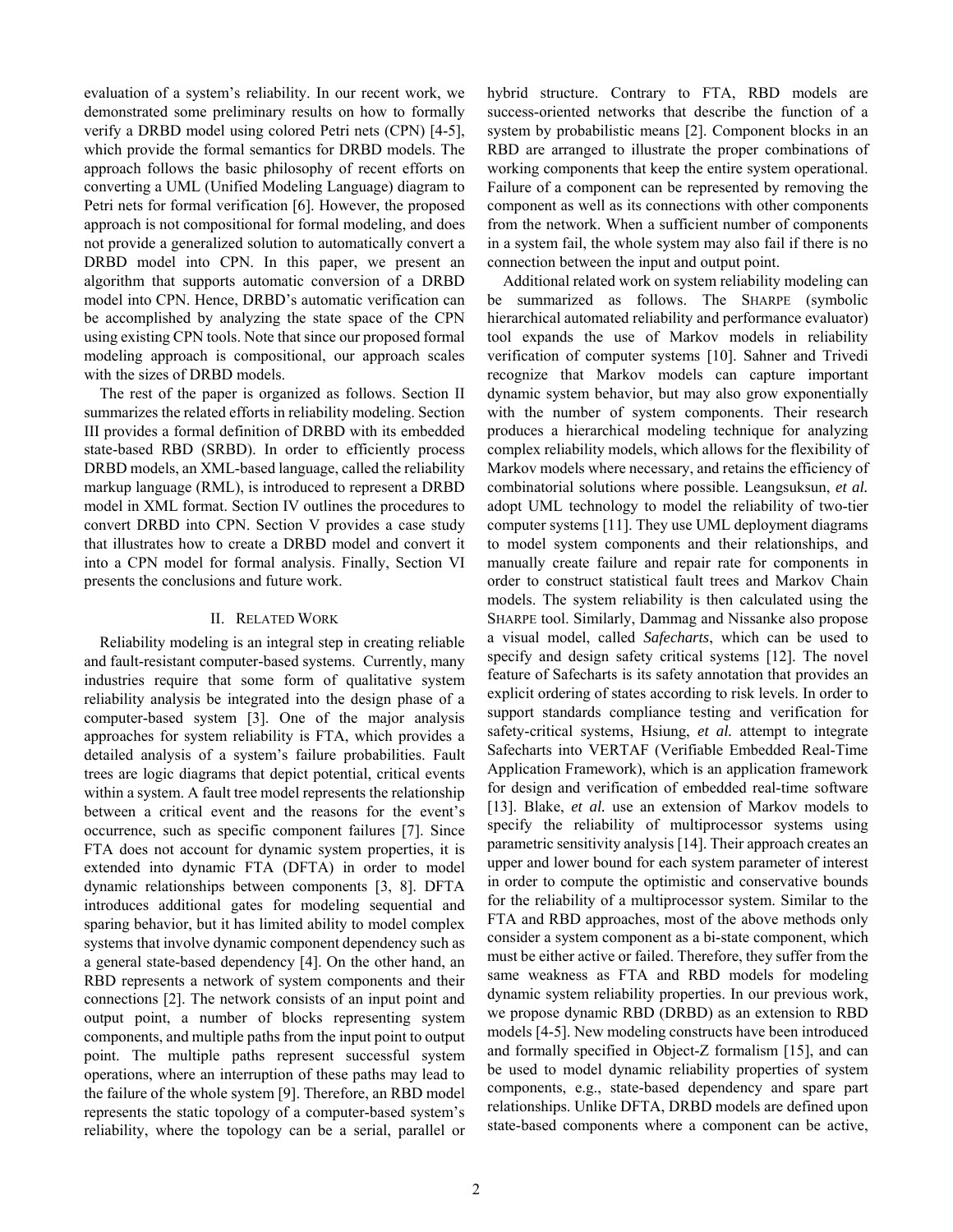standby or failed. Thus, DRBD controlling constructs support modeling general state-based dependencies. Reference [5] gives an introduction to DRBD models as well as additional related work on system reliability modeling.

Petri nets [16-18] have been widely used in industry for modeling and analyzing computer-based systems such as intelligent mobile robots and semiconductor manufacturing systems [19-20]. There is some related work to our approach that uses Petri nets for deadlock detection and avoidance. Fanti and Zhou give a survey on state-of-the-art modeling and deadlock control methods for discrete manufacturing systems based on digraphs, automata, and Petri net approaches [21]. They present the updated results in the areas of deadlock prevention, detection and recovery, and avoidance. Li, *et al.* develop a methodology to synthesize supervisors for a special class of Petri nets that can be used to model flexible manufacturing systems [22]. In their research, a mixed integer programming based deadlock detection technique is used to find minimal siphons efficiently in a plant model. Hsieh formulates a fault-tolerant deadlock avoidance controller synthesis problem for assembly processes based on a class of Petri nets [23]. He proposes a fault-tolerant deadlock avoidance approach that consists of two algorithms, namely a nominal algorithm to avoid deadlocks for nominal system state and an exception handling algorithm to deal with resource failures. Wu and Zhou propose a novel control policy for deadlock avoidance for automated guided vehicle system using colored resource-oriented Petri nets, and the complexity of deadlock avoidance for the whole system is bounded by the complexity in controlling the system [24]. More recently, Li, *et al.* summarize a variety of Petri net based deadlock prevention policies for flexible manufacturing systems [25]. Their work facilitates engineers in choosing a suitable method for their industrial applications. They further suggest developing polynomial algorithms in order to improve the computational efficiency of deadlock prevention methods that are based on the theory of regions.

Although the above Petri net based approaches can be used for deadlock detection and avoidance, they are not aimed at modeling system reliability. A few efforts on reliability modeling using Petri nets can be summarized as follows. Bobbio, *et al.* use the generalized stochastic Petri net (GSPN) to support system dependability analysis [26]. Their approach involves converting fault trees into a GSPN model for the purpose of obtaining both qualitative and quantitative analysis results for the modeled system. Everdij and Blom develop piecewise deterministic Markov processes (PDP) models using dynamically colored Petri nets (DCPN) [27]. They show that DCPN has similar modeling power to PDP, and is more powerful than deterministic and stochastic Petri nets. Petri nets are also applied in safety analysis of a system as shown by Leveson and Stolzy, where Petri nets are used to design and analyze the safety and fault tolerance of a system [28]. Using timed Petri nets, they prove that paths to high risk states can be removed based on reachability analysis. Buy and Sloan propose a method to automatically analyze the timing

properties of concurrent systems [29]. Their method uses simple time Petri nets to analyze concurrent software systems developed in Ada. Ghezzi, *et al.* introduce a high-level Petri net formalism, called ER nets (environment/relationship nets) to model time critical software systems [30]. They prove that ER nets can provide a satisfactory solution to analyzing the timing and functionality of such systems. While the above approaches are similar to our research efforts using Petri nets, they are not concerned with formalizing dynamic reliability properties of a computer system, such as a state-based dependency. Furthermore, instead of providing quantitative analysis of system reliability directly using Petri nets, our approach currently focuses on using colored Petri nets (CPN) [31] to verify the correctness of a DRBD model, namely the safety properties and liveness properties [32] of the corresponding system. Although there are many previous efforts for formal modeling and analysis of various systems using Petri nets [33-37], automated system modeling using colored Petri nets is rare. As we demonstrate in the case study in Section V, it is vital to provide an automated mechanism to ensure the correctness of a DRBD model because a DRBD model can become complicated when dynamic reliability properties are involved.

# III. DYNAMIC RELIABILITY BLOCK DIAGRAM

The novelty of DRBD is its ability to model dynamic system reliability behaviors such as state-based dependency and redundancy [4]. The DRBD approach introduces new controller blocks, such as *SDEP* (state-based dependency controller) and *SPARE* (spare part controller) for modeling state-based dependency and spare part relationships, respectively. A DRBD model consists of a state-based RBD (SRBD) and a number of controller blocks. SRBD is an extension to RBD where each component is associated with a state representing the activeness of the component in the system. An SRBD model defines the static structure of a DRBD model, while the controller blocks model the dynamic reliability properties of the system. The DRBD designs described in this paper follow the notations and constructs introduced in [4-5].

# *A. State-Based Reliability Block Diagram*

An SRBD is a network of dynamic system components called structural components. As defined in Fig. 1 in a Backus-Naur form (BNF), a structural component can be one of the three component types, namely simple component, parallel component and serial component. Simple components are a special case of structural components, which represent atomic and physical system components with a state. A component with a state can be formally defined as a finite state machine consisting of three states, "Active", "Standby" and "Failed", which may change at runtime. An "Active" component is an online component that is actively performing tasks. A component in a "Standby" state is ready to perform tasks, but it is still waiting to be set online. A "Failed" component is no longer online and cannot work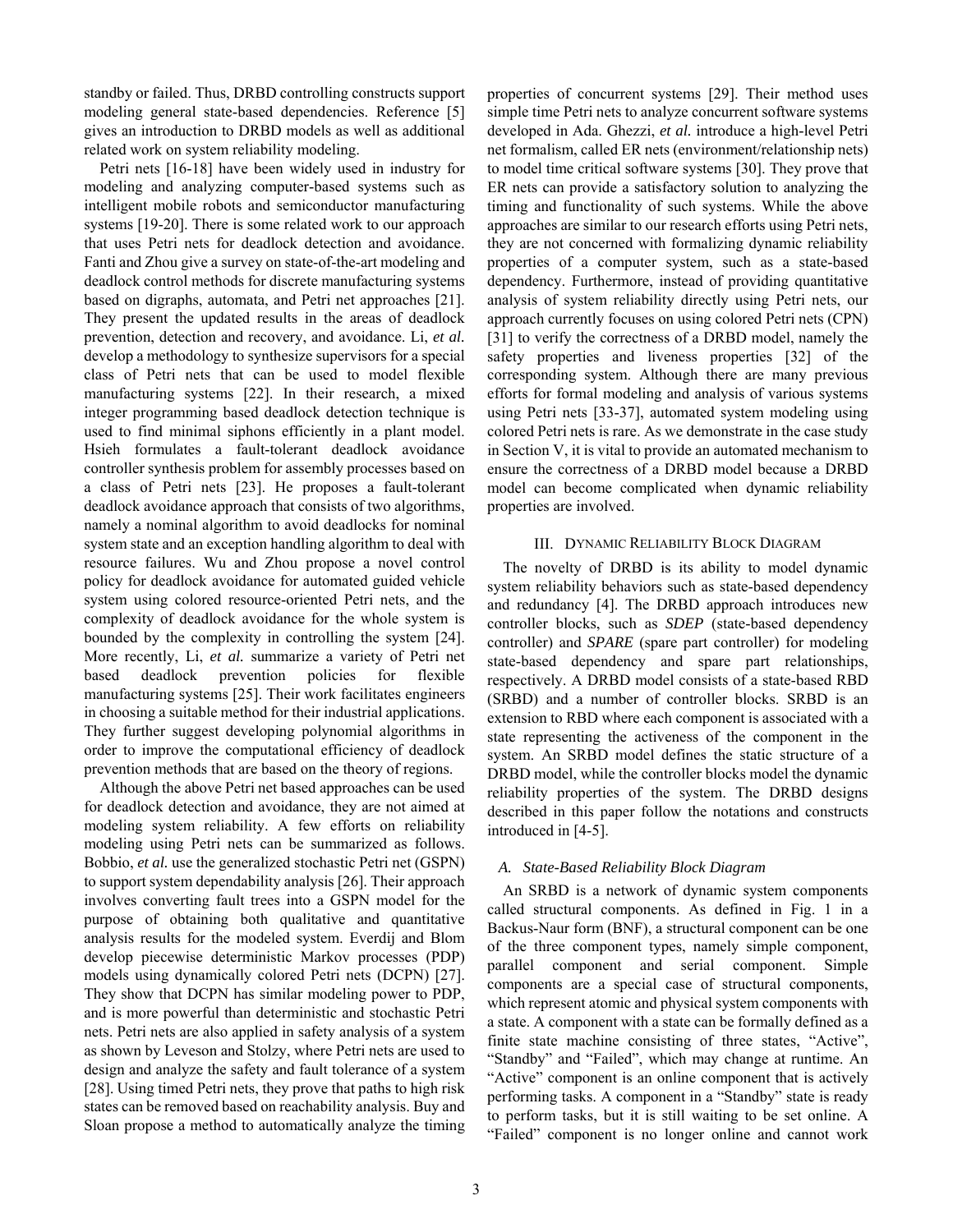properly. The two other structural component types are used to define the topology of a DRBD. In Fig. 1, parallel components and serial components are defined as sets of structural components sandwiched between the tags <parallel>…</parallel> and <serial>…</serial>, respectively. The state of a structural component can be logically determined by aggregating the states of its contained components. Contained structural components within a parallel component (i.e., simple or serial components) can operate in parallel; therefore, only one of them must be in an "Active" state for the parallel component to be considered as active. A failed parallel component indicates that all of its contained structural components are in "Failed" states. Conversely, a serial component is not considered as active unless all of its contained structural components (simple or parallel component) are in "Active" states because the failure of any of its contained components leads to the failure of the whole serial component. Note that according to the definition of SRBD in Fig. 1, a serial component may contain only one component; thus, an SRBD with a single simple or parallel component can also be viewed as a serial component.

```
<srbd> ::= <structural component> 
<structural component> ::= <simple component> 
      |<serial component>|<parallel component> 
<simple component> ::= <simple> 
      <component id><component state></simple> 
<component id> ::= <string> 
<component state> ::= <Active>|<Standby>|<Failed> 
<serial component> ::= <serial> 
      <simple or parallel component> 
      {<simple or parallel component>}</serial> 
<simple or parallel component> ::= 
     <simple component> <parallel component>
<parallel component> ::= <parallel> 
      <simple or serial component> 
      <simple or serial component>{<simple or 
      serial component>}</parallel>
<simple or serial component> ::= 
      <simple component>|<serial component>)
```
Fig. 1. Definition of SRBD in Backus–Naur form (BNF).

Fig. 2 shows an example of an SRBD model. In this example, two simple components (*C*1 and *C*2) are contained within a serial component, which itself is contained in a parallel component along with a third simple component (*C*3). Note that if not specified explicitly, we assume that all simple components are initially in "Active" states.



Fig. 2. An example of a state-based reliability block diagram.

# *B. DRBD Controller Blocks*

Controller blocks defined in a DRBD model can be used to model dynamic relationships between components. Fig. 3 shows the formal definition of a DRBD model with two types of controllers, spare and state controllers, in a BNF format. Note that additional types of controllers, e.g., a load sharing block [5], can also be formally specified in a similar way.

```
<drbd> ::= <srbd><controller>{<controller>} 
<controller>::= <spare controller> 
        |<state controller>|... 
<spare controller> ::= <spareCon><primary event> 
        <spare event>{<spare event>}</spareCon> 
<primary event> ::= <primary component> 
        (<Deactivation>|<Failure>) 
<primary component> ::= <simple component> 
<spare event> ::= <spare component><Activation> 
<spare component> ::= <simple component> 
        <ordering number><sparing configuration> 
<ordering number> ::= <natural number> 
<sparing configuration > ::= <cold>|<warm>|<hot> 
<state controller> ::= <stateCon><trigger event> 
       <target event>{<target event>}</stateCon> 
<trigger event> ::= <trigger component><event> 
<trigger component> ::= <simple component> 
        |<spare component> 
<target event> ::= <target component><event> 
<target component> ::= <simple component> 
        |<spare component> 
<event> ::= <Activation>|<Deactivation>|<Failure> 
...
```
Fig. 3. Definition of DRBD in BNF.

A spare controller can be used to model redundant system behavior, where *n* spare components  $(n \geq 0)$  are used to back up a primary component. The deactivation or failure of the primary component (i.e., the primary event) triggers the first spare component to enter an "Active" state. Similarly, the deactivation or failure of the first spare component triggers the second spare one to enter an "Active" state, and so on. The activation of a spare component is called a spare event, while the event of deactivation or failure of a spare component is implicitly defined. A spare component is a simple component with an ordering number and a sparing configuration. The ordering number of a spare component is defined as a natural number, and the standby spare component with the lowest ordering number should always be activated first when a primary component or a spare component is deactivated or failed. The sparing configuration signifies the "activeness" of a spare part. There are three types of sparing configurations, namely *hot*, *cold* and *warm*. A hot spare component operates in synchrony with a primary (i.e., online) component, and is prepared to take over at any time; while a cold spare component is unpowered until needed to replace a faulty component [38]. A warm spare component is a tradeoff between hot and cold configuration in terms of reconfiguration time and power consumption. Without loss of generality, in this paper, we assume that all spare components used in our examples are cold spares.

Fig. 4 (a) illustrates a *SPARE controller block* with a primary component, *P*1, and two cold spares, *S*1 and *S*2 with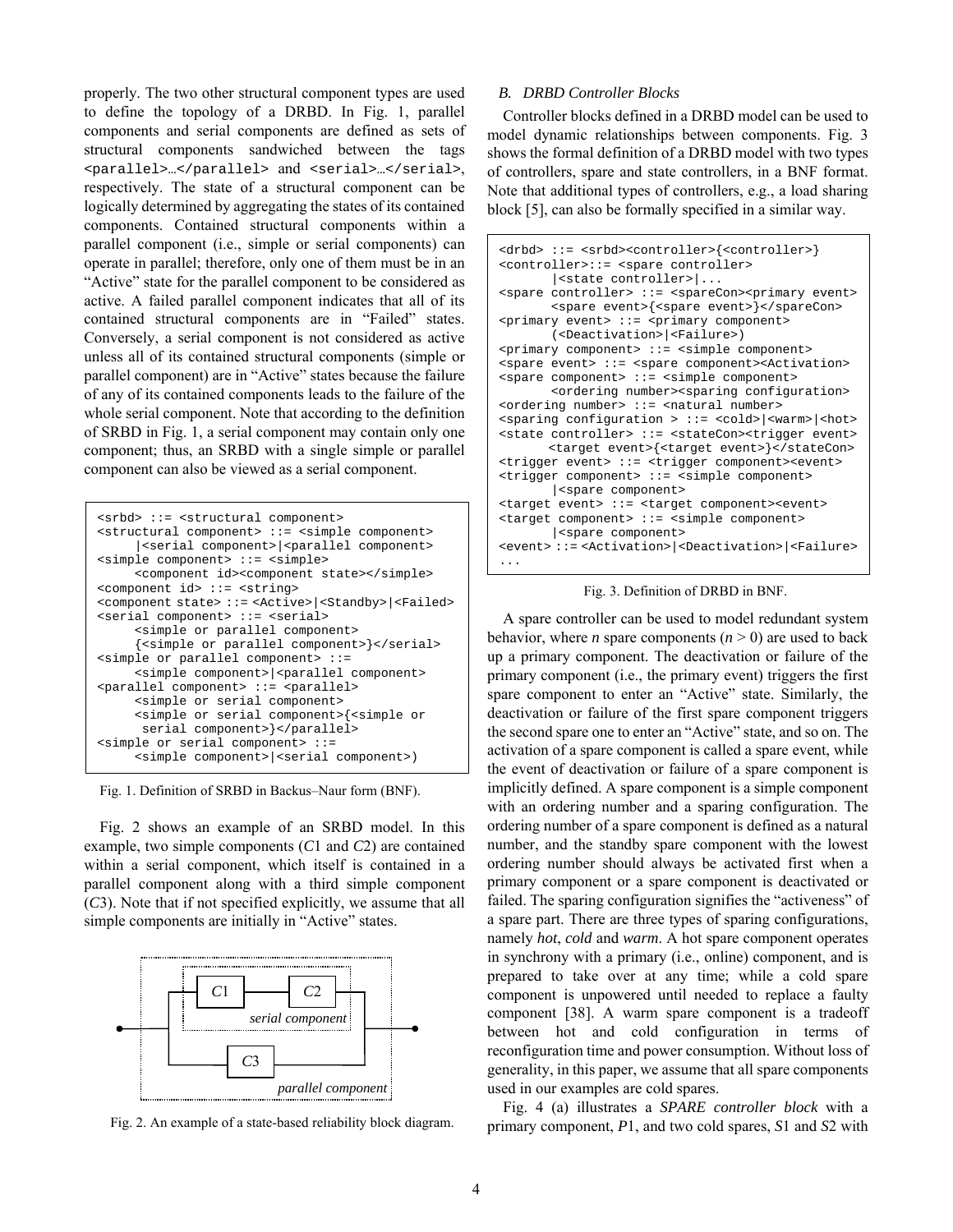ordering numbers 1 and 2, respectively. In this example, the first spare part *S*1 is activated if *P*1 fails, and *S*1's failure leads to the activation of the second spare component *S*2. Note that the capitalized letter "*C*" at the upper right corner of blocks *S*1 and *S*2 denotes that both are cold spares.



Fig. 4. (a) SPARE controller block. (b) SDEP controller block.

On the other hand, an *SDEP controller block* models the state-based dependency relationships between components in a system. With an SDEP controller block, a *trigger event* due to change of state on a *trigger component* leads to *target events*, which are state changes on *target components*. Both a trigger and target component can be a simple or spare component, and the number of target components must be greater than zero. An event can be one of the three types, namely "Activation," "Deactivation," and "Failure." An "Activation" event happening on a simple or spare component causes it to enter an "Active" state. Similarly, a "Deactivation" or "Failure" event happening on a simple or spare component causes the component to enter a "Standby" or "Failed" state, respectively. Fig. 4 (b) shows an example in which the activation of *C*1 leads to the deactivation and failure of *C*2 and *C*3, respectively. Note that both *C*2 and *C*3 are initially assumed in "Active" states, and otherwise, the states of *C*2 and *C*3 may remain unchanged when *C*1 is activated.

# *C. DRBD Model in Reliability Markup Language*

The reliability markup language (RML) is an XML-based schema defined to formally describe the components, structure and dynamic behavior of a DRBD. RML is designed based on the BNF definition of DRBD models. All components and controllers in a DRBD model have nested RML elements that describe their properties according to their respected BNF definitions. Fig. 5 shows a DRBD model with three parallel simple components *C*1-*C*3, which are dependent on each other. The *SDEP* controller block specifies that the deactivation of *C*1 leads to *C*2's failure as well as *C*3's activation. The figure also shows the XML-based representation of the DRBD model in RML. An RML file uses the opening  $\langle \text{rm1} \rangle$  tag to signify the beginning of a DRBD definition. Following it, an SRBD model is defined as the top structural component, called MAIN component. Component MAIN is defined as a serial component within the tags <serialComponent> and </serialComponent>, which may contain any number of structural components (simple or parallel ones). In this example, the only structural component contained in MAIN is a parallel component that is defined within the tags <parallelComponent> and </parallelComponent>. The parallel component has an identification of PCom, which consists of three simple components *C*1-*C*3. Each of them is defined within the tags <simpleComponent> and </simpleComponent>, and has an initial state defined inside the <initialState>… </initialState> tags. In this example, the parallel component consists of simple ones only, but in a more general case, it may contain serial components. Similarly, a serial component may also consist of any number of simple or parallel components.



Fig. 5. XML-based representation of a DRBD model in RML.

After an SRBD has been defined, controllers are to be added into the RML file using specific XML tags. For example, state controller C1\_SDEP can be defined within the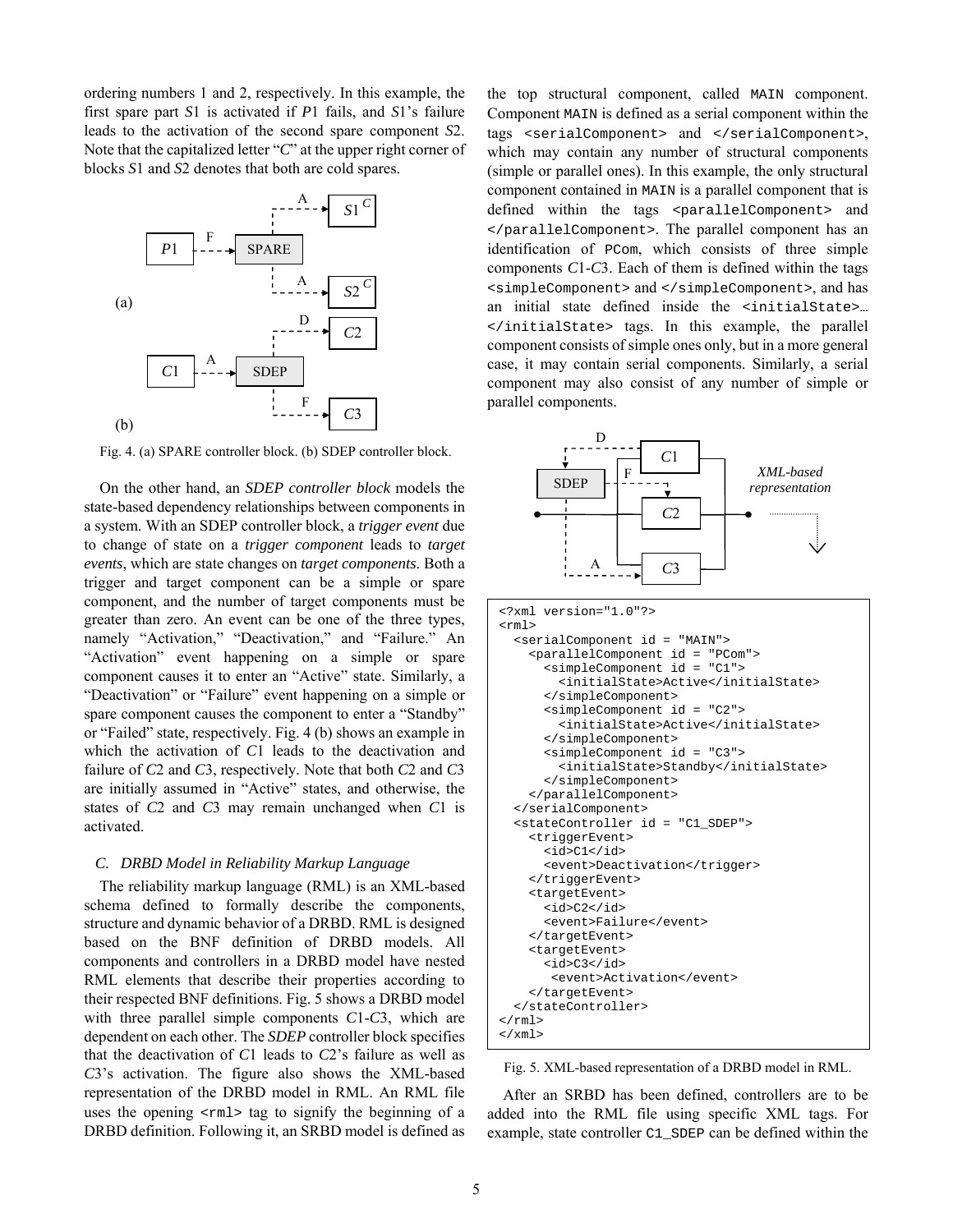<stateController> and </stateController> tags as shown in Fig. 5. Inside the C1\_SDEP definition, the trigger and target events can be defined using <triggerEvent> … </triggerEvent> and <targetEvent> … </targetEvent> tags, respectively. Corresponding to (*D*, *F*) and (*D*, *A*) state-based dependency between component *C*1 and *C*2, and *C*1 and *C*3, respectively, we define the trigger event that occurs on *C*1 with a Deactivation event, and two target events, which occur on *C*2 and *C*3 with the events of Failure and Activation, respectively. When both SRBD model and controllers have been defined, the RML file is ended by the closing tag  $\lt$ / $\text{rm1}>$ .

The motivation and major advantage of using RML to describe a DRBD model is to allow access and mutation of a DRBD model as an XML document. XML documents not only support a standard information encoding and storage format, but also allow programmers to use that information in a standard way [39]. Currently, two dominant APIs for processing XML-based documents are Simple API for XML (SAX) and Document Object Model (DOM). The SAX specification defines a low level API, which is an event-based approach that can parse through XML data and call handler functions when certain parts of the document are found. On the other hand, the DOM specification defines a tree-based approach to processing XML data. Based on the hierarchical structure of the XML data, the DOM approach creates an internal tree, which can be navigated at runtime. For efficiency reasons, in this project, we have adopted the DOM specification to process RML files.

## IV. CONVERSION OF DRBD MODELS INTO CPN

In order to verify the correctness of a DRBD model, we need to convert it into CPN using a two-step procedure. First, the embedded SRBD of a DRBD model is converted into a CPN model. Then, the controller blocks are converted into Petri nets and added into the converted CPN model. The following sections give the detailed descriptions for the conversion procedures. Note that the CPN models described in the following sections employ CPN-ML, which is a powerful programming language of CPN as implemented in CPN Tools [40]. We assume readers have the basic knowledge of CPN-ML [41].

#### *A. Conversion of SRBD into CPN*

Before we present the algorithm to convert the embedded SRBD of a DRBD model into a CPN model, we first describe how to convert each type of structural components in an SRBD into CPN. In order to model the component state, a colored token called a *state* token is introduced, which has three possible values, i.e., "Active", "Standby" and "Failed". The movement of these tokens in a CPN model signifies the state changes of the components in the DRBD model. Fig. 6 shows the conversion of a simple component into a CPN, called *simple-component CPN*.

A simple-component CPN contains two places, i.e., *C*1*\_start* and *C*1*\_up*. *C*1*\_start* contains an initial token with color "Active" (denoted as 1`Active in Fig. 6), indicating that its initial state is active. When *C*1 remains active and the other input place to transition *in\_C*1 also contains an "Active" token (we do not show the other input place of transition *in\_C*1 in Fig. 6, but it is connected to *in\_C*1 through the *Input Connection* of the simple-component CPN), *in\_C*1 may fire. Its firing deposits an "Active" token into *C*1*\_up*, indicating that *C*1 is active. The "Active" token in *C*1*\_up* can be further passed along to other modules through *Output Connection (Active)*. On the other hand, if transition *C*1*\_destruct* fires while *C*1 is active, the "Active" token in *C*1*\_start* is removed, and a "Failed" token is deposited into *C*1*\_start*. In this case, transition *C*1*\_fail* is enabled and can fire. When *C*1*\_fail* fires, it generates a "true" token indicating that *C*1 fails. The generated "true" token can be further passed to other modules through *Output Connection (Failed)*.



Fig. 6. Simple-component CPN for a simple component.

A *serial-component CPN* is a set of serially connected structural component CPN. Fig. 7 shows a serial component in DRBD containing two simple components, *C*1 and *C*2, and its CPN representation.



Fig. 7. Serial-component CPN for a serial component.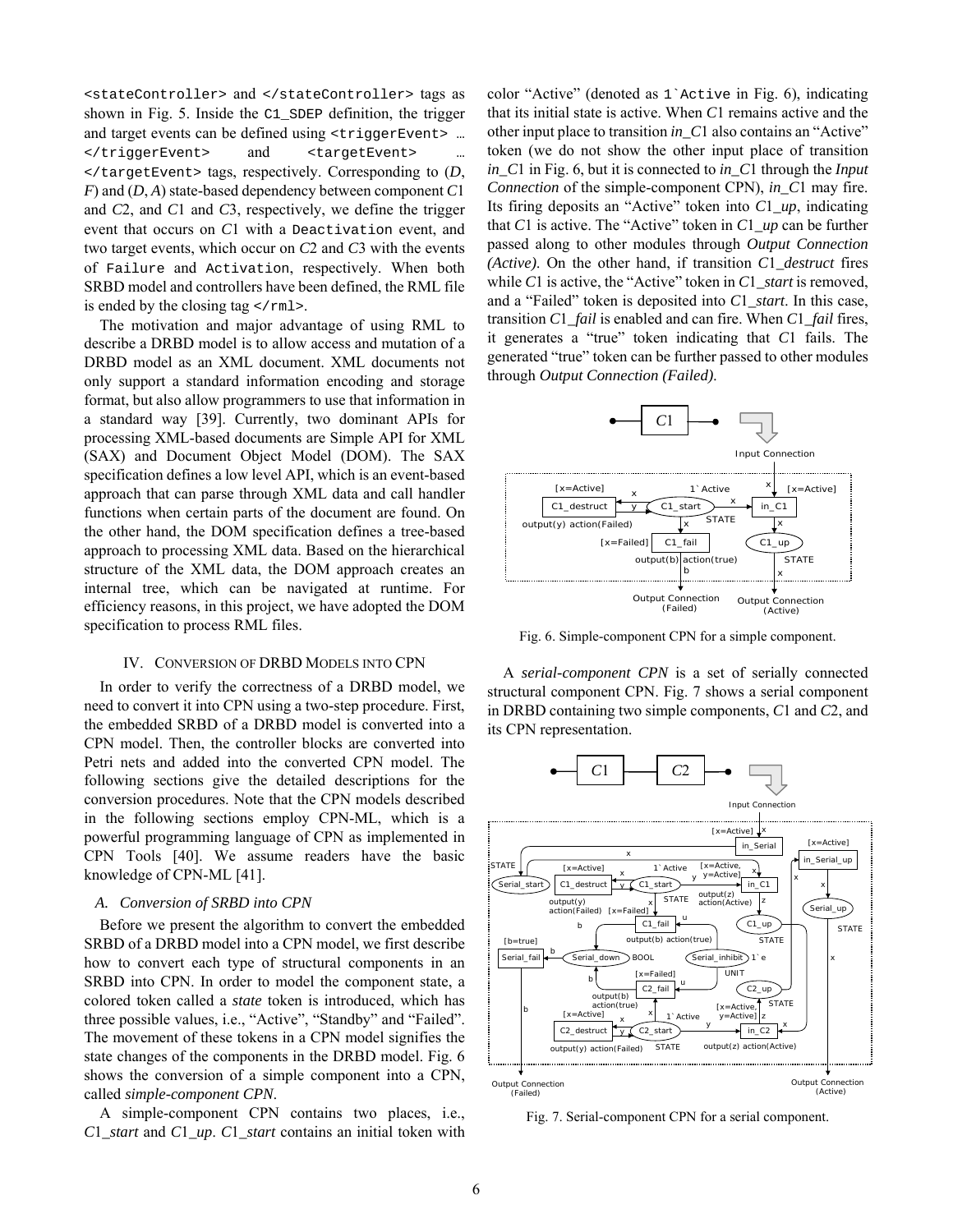Similar to a simple-component CPN, a serial-component CPN has an interface that consists of an *Input Connection* (through its *in\_Serial* transition) and two *Output Connections* (through its *Serial\_up* place and *Serial\_fail* transition). When transition *in\_Serial* receives an "Active" token through *Input Connection*, it can fire, and its firing deposits an "Active" token into place *Serial\_start*. This token enables transition *in\_C*1 if place *C*1*\_start* also contains an "Active" token.

The behavior of *C*1 in Fig. 7 is the same as that of the simple component *C*1 in Fig. 6. Note that both *C*1 and *C*2 in Fig. 7 are modeled in exactly the same way as *C*1 in Fig. 6. When both places *C*1*\_up* and *C*2*\_start* contain an "Active" token, transition *in\_C*2 is enabled, and its firing deposits an "Active" token into *C*2*\_up*. The "Active" token in *C*2*\_up* further enables transition *in\_Serial\_up*, and may place an "Active" token in place *Serial\_up*. Similar to a simple-component CPN, an "Active" token in *Serial\_up* indicates that the serial component is functioning properly. The firing procedure also implies that the serial component is active only when both of its contained simple components, *C*1 and *C*2, are active.

On the other hand, when either *C*1 or *C*2 fails, transition *C*1*\_fail* or *C*2*\_fail* can fire. When either fires, a "true" token is deposited into place *Serial\_down*, which enables transition *Serial\_fail*. Firing *Serial\_fail* generates a "true" token indicating that the serial component cannot function properly due to the failure of its contained components. The firing procedure also implies that the serial component becomes failed when either *C*1 or *C*2 fails. Note that when both *C*1 and *C*2 fail, only one of the transitions, either *C*1*\_fail* or *C*2*\_fail*, can fire because place *Serial\_inhibit* limits the capacity of place *Serial\_down* to one; thus, *Serial\_fail* will not accidentally fire twice.

A parallel component contains a set of structural components (simple or serial components) that are connected in parallel. Fig. 8 shows the DRBD model of a parallel component with two simple components *C*1 and *C*2, and its CPN representation. Similar to a simple-component and a serial-component CPN, a *parallel-component CPN* has an *Input Connection* (through its *in\_Para* transition) and two *Output Connections* (through its *Para\_up* place and *Para\_fail* transition).

Components *C*1 and *C*2 in Fig. 8 are modeled in the same way as shown in Fig. 6. When *Input Connection* passes an "Active" token to transition *in\_Para*, its firing deposits an "Active" token into place *Para\_start*, which enables both *in\_C*1 and *in\_C*2. When *C*1 or *C*2 is active, transition *in\_C*1 or *in\_C*2 may fire, and can deposit an "Active" token in place *C*1*\_up* or *C*2*\_up*, respectively. The "Active" token in either *C*1*\_up* or *C*2*\_up* enables *Para\_C*1 or *Para\_C*2, and eventually leads to an "Active" token in place *Para\_up*. Similar to a serial-component CPN, an "Active" token in *Para\_up* indicates that the parallel component can function properly. Note that at any time, only one of the transitions (either *in\_C*1 or *in\_C*2) may fire. Thus the capacity of place *Para\_up* must be one.



Fig. 8. Parallel-component CPN for a parallel component.

On the other hand, if both *C*1 and *C*2 fail, there will be a "true" token in both places *C*1*\_down* and *C*2*\_down*, which enables transition *in\_Para\_down*. Its firing deposits a "true" token into place *Para\_down*, which enables transition *Para\_fail*. Firing *Para\_fail* generates and passes a "true" token to other modules through *Output Connection*. The firing procedure implies that the parallel component is not functioning due to the failure of both *C*1 and *C*2.

It is worth noting that although in the above examples, both serial and parallel components contain simple components only, they may contain serial or parallel components in a more general case. In such a case, CPN models can be composed in exactly the same way as described. This is because both a serial-component CPN and a parallel-component CPN have the same interface as a simple-component CPN. Thus, our conversion approach is compositional.

We now provide a recursive algorithm for automatically converting an SRBD model into a CPN model. The proposed recursive algorithm treats the previous techniques as a function that recursively expands structural components in order to derive a CPN that formally defines an entire SRBD. The algorithm is illustrated as pseudocode in Fig. 9, which is defined as a recursive function convert\_Serial\_ Component with a parameter of type SerialComponent.

The algorithm starts with viewing a SRBD model as a serial component, and creating the needed input and output connections. As defined in Fig. 1, a serial component can contain one or more than one simple or parallel components. Thus we use a *for*-loop to convert each of the contained structural components. If a contained component is a simple or spare component, we convert it directly into a simple-component CPN as shown in Fig. 6; otherwise, if it is a parallel component, we first create the needed input and output connections for the parallel-component CPN, and then use a *for*-loop again to convert each of contained structural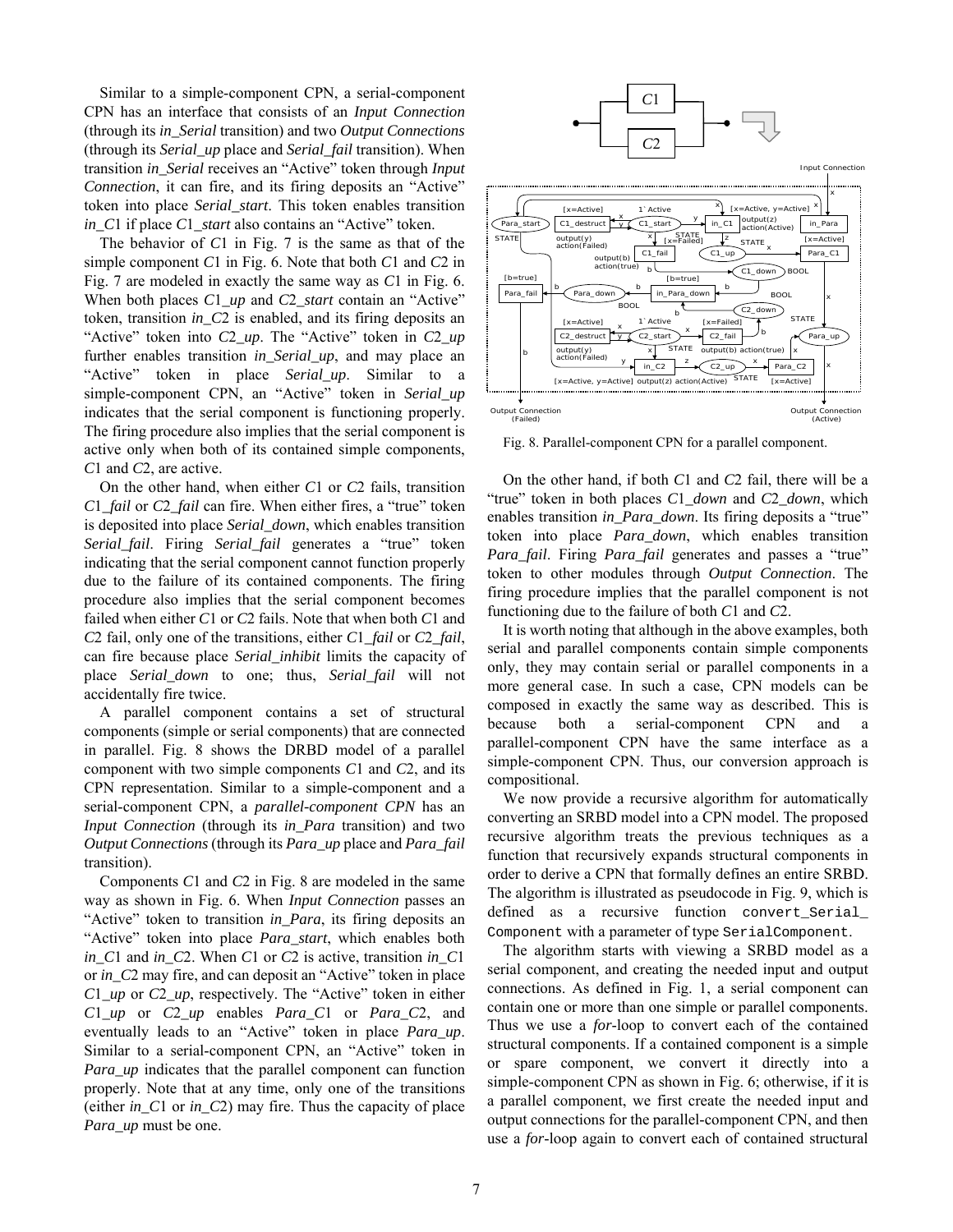

Fig. 9. Recursive algorithm for converting a SRBD into a CPN.

components into a CPN. For each contained structural component in the parallel component, we check whether it is a simple or spare component. If it is a simple or spare component, we convert it directly into a simple-component CPN; otherwise, if it is a serial one, the function convert\_Serial\_Component is called recursively. When all contained components in a parallel component have been converted into CPNs, all simple-component CPN and serial-component CPN are connected together (as shown in Fig. 8) to create a parallel-component CPN. Similarly, when all contained components in a serial component have been converted into CPNs, all simple-component and parallel-component CPNs are connected together (as shown in Fig. 7) to create a serial-component CPN.

The resulting CPN for an SRBD contains open input and output connections. In order to develop a complete CPN model for the SRBD, we introduce additional places and transitions into the SRBD CPN. As shown in Fig. 10, an SRBD is treated as serial component *MAIN* with three major places *MAIN\_start*, *MAIN\_up*, and *MAIN\_down*.



Fig. 10. The complete CPN model for an embedded SRBD.

Place *Main* start initially contains an "Active" token, and connects to the SRBD CPN through *Input Connection*. Similarly, *Main\_up* and *Main\_down* connect to the SRBD CPN through *Output Connection (Active)* and *Output Connection (Failed)*, respectively. Note that since *Output Connection (Active)* can only pass a token to a transition, place *Main\_up* connects to the SRBD CPN through an intermediate transition *in\_Main\_up*. In addition, two transitions, *SYS\_up* and *SYS\_down*, are connected to *MAIN\_up* and *MAIN\_down*, respectively. When there is a "true" token in either *MAIN\_up* or *MAIN\_down*, *SYS\_up* or *SYS\_down* can fire, which denotes that the system is functioning or failing. Note that when we execute the CPN model, it should eventually end up with firing of either *SYS\_up* or *SYS\_down*; otherwise, there must be a deadlock state existing in the CPN model.

# *B. Conversion of DRBD Controllers into CPN*

The next step in converting a DRBD model into a CPN is to convert DRBD controllers into controller CPN, and add them into the CPN model developed for the embedded SRBD model in step one. A controller CPN consists of a set of transitions and arcs that connect to the *start* places of the corresponding simple-component CPN. Fig. 11 and Fig. 12 illustrate the algorithms for converting a spare controller into a spare-controller CPN and converting a state controller into a state-controller CPN, respectively. Note that in the algorithm presented in Fig. 12, when the trigger event is *deactivation*, no synchronization place needs to be introduced. We now use the spare controller and state controller examples in Fig. 4 to illustrate how these algorithms work. Fig. 13 shows a *spare-controller CPN* for the SPARE controller block in Fig. 4 (a). The SPARE controller block models the spare part relationship between primary component *P*1 and two cold spare parts *S*1 and *S*2. When *P*1 fails, *S*1 is activated, and similarly, when *S*1 fails, *S*2 is activated. In order to model such a cascading relationship in CPN, we introduce two transitions *SPC\_P*1 and *SPC\_S*1, which connect the start places of *P*1 and *S*1, to the start places of *S*1 and *S*2, respectively. When *P*1 fails, and *S*1 is in its standby state, transition *SPC\_P*1 may fire, which removes the "Standby" token in place *S*1*\_start*, and deposits an "Active" token into *S*1*\_start.* This indicates that *S*1 changes its state from "Standby" to "Active" due to the failure of *P*1. Similarly, when *S*1 fails, transition *SPC\_S*1 may fire, which changes the state of *S*2 from "Standby" to "Active". Note that in the spare-controller CPN model in Fig. 13, there are two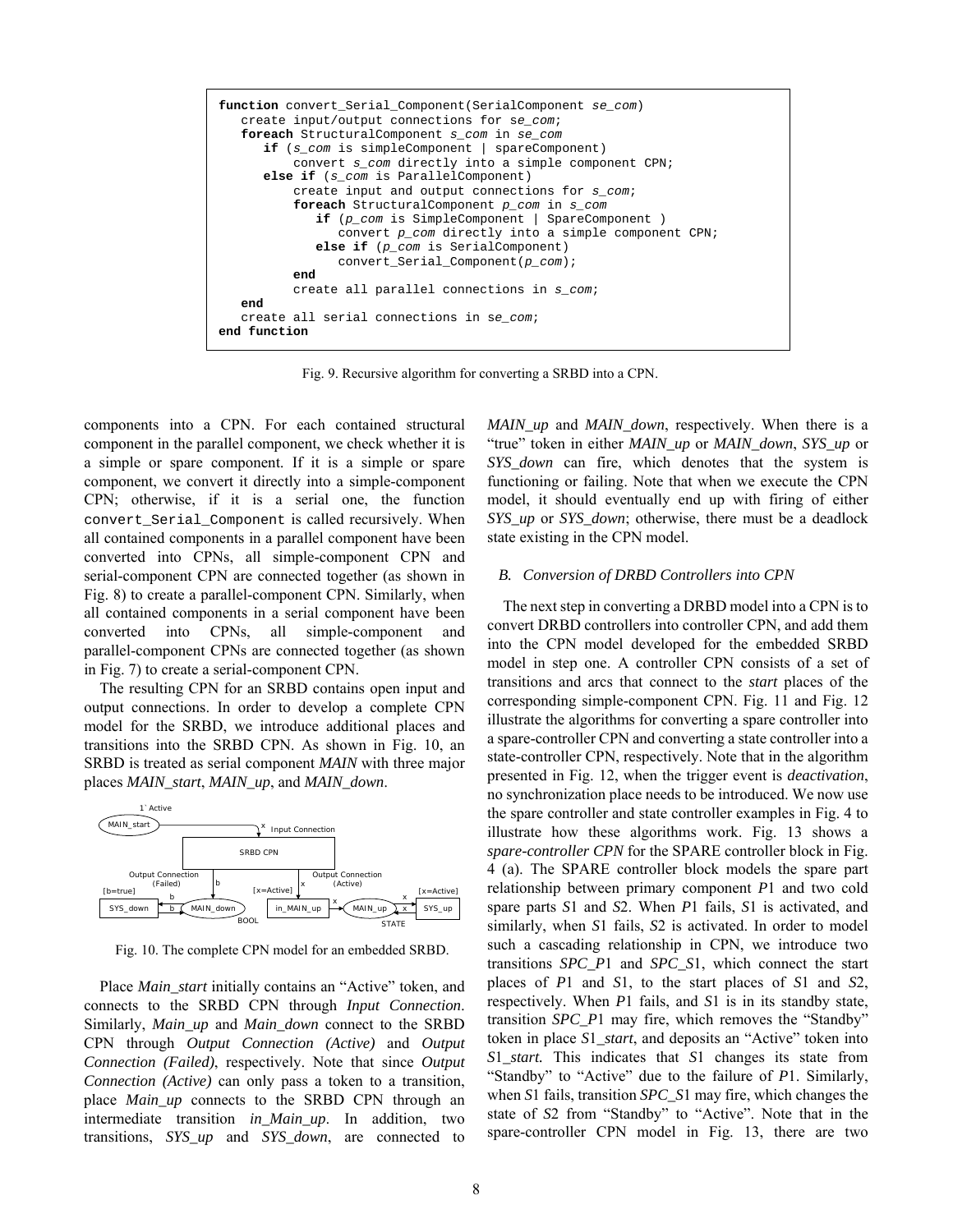```
function convert_Spare_Controller(SpareController sp_con) 
    create place P1_start and transition P1_fail for primary component P1; 
    foreach SpareComponent Si (i = 1 to n) in sp_con 
       create place Si_start and transition Si_fail; 
    end 
   create transition SPC_P1 that connects P1_start and S1_start such that 
    when P1 fails and S1 is standby, S1 is activated; 
    foreach SpareComponent Si (i = 1 to n-1) in sp_con
       create transition SPC_Si that connects Si_start and S(i+1)_start 
       such that when Si fails and S(i+1) is standby, S(i+1) is activated; 
    end 
    create place SPC_sync1 that connects transitions SPC_P1 and P1_fail; 
    foreach SpareComponent Si (i = 1 to n-1) in sp_con
       create place SPC_sync(i+1) that connects transitions SPC_Si and 
       Si_fail; 
    end 
end function
```
Fig. 11. Algorithm for converting a spare controller into a spare-controller CPN.

```
function convert_State_Controller(StateController st_con) 
    create place C1_start for trigger component C1; 
    foreach TargetComponent Ci (i = 2 to n) in st_con
       create place Si_start for Ci; 
    end 
    create transition SDEP that connects all places Ci_start (i = 1 to n) 
    according to the trigger and target events defined in st_con; 
    if (trigger event is activation) 
       create transition in_C1 for trigger component C1; 
       create place SDEP_sync that connects transitions SDEP and in_C1; 
    else if (trigger event is failure) 
       create transition C1_fail for trigger component C1; 
 create 
place SDEP_sync that connects transitions SDEP and C1_fail; 
end function
```
Fig. 12. Algorithm for converting a state controller into a state-controller CPN.

synchronization places: *SPC\_sync*1 and *SPC\_sync*2. When transition *SPC\_P*1 (*SPC\_S*1) fires, a unit token is deposited into place *SPC\_sync*1 (*SPC\_sync*2), which enables transition *P*1*\_fail* (*S*1*\_fail*). Thus, *SPC\_sync*1 (*SPC\_sync*2) can be used to ensure that the firing of transition *SPC\_P*1 *(SPC\_S*1) precedes that of transition *P*1*\_fail* (*S*1*\_fail*), and the "Failed" token in place *P*1*\_start* (*S*1*\_start*) will not be accidentally removed before transition *SPC\_P*1 (*SPC\_P*2) fires.



Fig. 13. Spare-controller CPN for the SPARE block in Fig. 4 (a).

In a DRBD model, a state controller (i.e., an SDEP controller block) models a state-based dependency relationship between simple components. Fig. 14 shows a *state-controller CPN* for the SDEP controller block with a trigger component *C*1 and two target components *C*2 and *C*3 defined in Fig. 4 (b). The SDEP block is modeled by an *SDEP* transition in the state-controller CPN, which connects the *start* places of the three components. When *C*1 becomes active, and both *C*2 and *C*3 are also active, transition *SDEP* becomes enabled. Its firing deposits a "Standby" and "Failed" token into places *C*2*\_start* and *C*3*\_start*, respectively. It also deposits a unit token into synchronization place *SDEP\_sync*, which may enable transition *in\_C*1 when *C*1*\_start* contains an "Active" token. Thus, *SDEP\_sync* ensures that the firing of *SDEP* precedes that of *in\_C*1, and the "Active" token in place *C*1*\_start* will not be accidentally removed before *SDEP* fires.



Fig. 14. State-controller CPN for the SDEP block in Fig. 4 (b).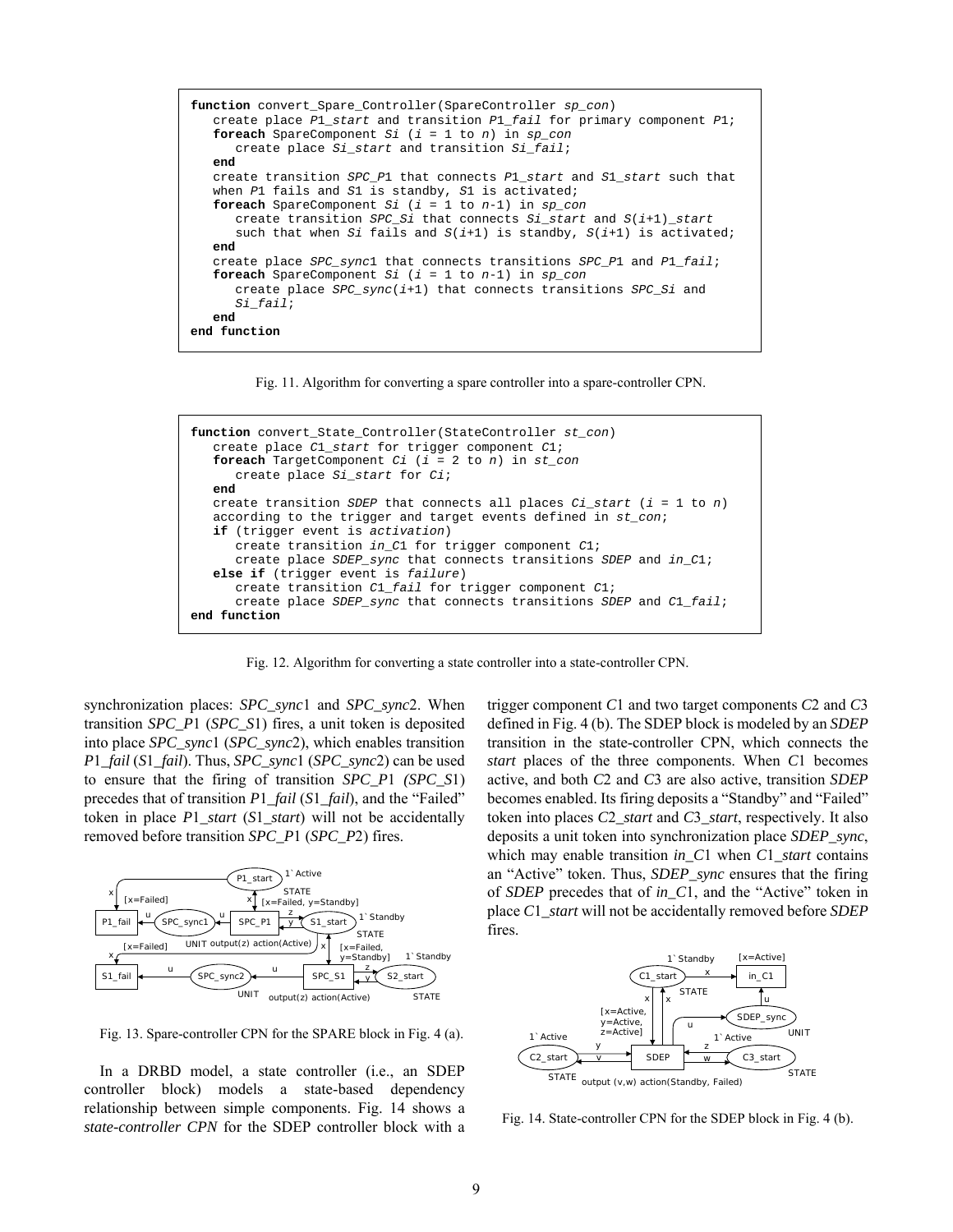Note that if the trigger event from simple component *C*1 is *failure* instead of *activation*, synchronization place *SDEP\_sync* should be connected to transition *C*1*\_fail* instead of *in\_C*1. This case is illustrated in Fig. 15. On the other hand, if the trigger event from *C*1 is *deactivation*, no synchronization place is needed. This is because when *C*1 becomes standby, neither of *C*1*\_fail* and *in\_C*1 is enabled, and *SDEP* is the only one enabled due to a "Standby" token in place *C*1*\_start*.



Fig. 15. State-controller CPN with *failure* trigger event.

Finally, the converted controller CPN models can be added into the CPN model developed for the embedded SRBD model in step one. This procedure can be done by merging the *start* places (e.g., *P*1*\_start* in Fig. 13) and *status* transitions (e.g., *P*1*\_fail* in Fig. 13 and *in\_C*1 in Fig. 14) from the controller CPN models with the corresponding places and transitions defined in the CPN model for the embedded SRBD model. We illustrate this process in a case study presented in the following section.

# V. CASE STUDY: CONVERSION OF DRBD INTO CPN FOR FORMAL VERIFICATION

#### *A. DRBD Model of a Redundant Generator*

Consider a coast guard vessel whose electrical system is powered by three generators: primary, backup, and secondary backup one used only for emergency. The primary and backup generators can provide the vessel with enough kilowatts (KW) output to power all electrical components and equipment; while the emergency generator has less wattage output and can supply only power to the vessel's essential equipment such as navigational lights, emergency lights and other equipment that keeps the engine running. Initially, only the primary generator is running, and the other two generators are in standby states. At runtime, if the primary one fails, it automatically triggers the backup one to switch from standby to online. Similarly, if the backup one fails, the emergency generator is activated. Connected in series to the generators is a power bus that is a series of circuit breakers that feed electricity from a generator to the electrical components on the ship. The power bus in this system contains two parallel buses, namely main and emergency buses. The main bus contains the breakers for all of the ship's components, while the emergency bus powers only the vessel's essential equipment.

Fig. 16 shows the DRBD model for the system described

above. It consists of two parallel components that are connected in serial. The first parallel component contains the generator components and is composed of the primary generator (*PG*1), backup generator (*BG*1) and emergency generator (*BG*2). *PG*1 is a simple component, initially in an "Active" state; while *BG*1 and *BG*2 are cold spare components, which are initially in "Standby" states. A spare controller (*SPARE*) is introduced to model the cascading failure of *PG*1 and *BG*1. If *PG*1 fails, *BG*1 is activated, and upon failure of *BG*1, *BG*2 enters its "Active" state. The second parallel component models the power buses. The two power buses, main bus (*MB*) and emergency bus (*EB*), are represented in the DRBD model as simple components within the power bus parallel component. Since the emergency generator *BG*2 does not output enough wattage to power *MB* when it enters its "Active" state, *MB* must be deactivated and *EB* must enter its "Active" state. This state-based dependency between *BG*2 and the power buses is modeled by an *SDEP*  state controller.



Fig. 16. DRBD model of a redundant generator system.

#### *B. Automatic Generation of a CPN Model*

According to the algorithm presented in Section IV, the DRBD model of the redundant generator system can be converted into a CPN model as shown in Fig. 17. The first structural component within *MAIN* serial component is a parallel component representing the set of generators, denoted as *GEN*. During the conversion of *GEN* into CPN, CPN models corresponding to each generator (*PG*1, *BG*1, or *BG*2) are first created and then connected in parallel according to the algorithm. These parallel connections are illustrated in Fig. 17, where each generator CPN initially contains an "Active", "Standby", and "Standby" token in their start places *PG*1*\_start*, *BG*1*\_start*, and *BG*2*\_start*, respectively. When any of these components is active, there is an "Active" token in one of places *PG*1*\_up*, *BG*1*\_up*, and *BG*2*\_up*, which enables transitions *GEN\_PG*1, *GEN\_BG*1, and *GEN\_BG*2, respectively. When one of these transitions fires, an "Active" token is deposited into place *GEN\_up*, indicating that the *GEN* parallel component is active. On the other hand, if all of the places *PG1\_down*, *BG1\_down*, and *BG2\_down* contain a "true" token, transition *in\_GEN\_down* may fire, which deposits a "true" token into place *GEN\_down*. This enables transition *GEN\_fail*, and its firing generates a "true" token indicating that the *GEN* structural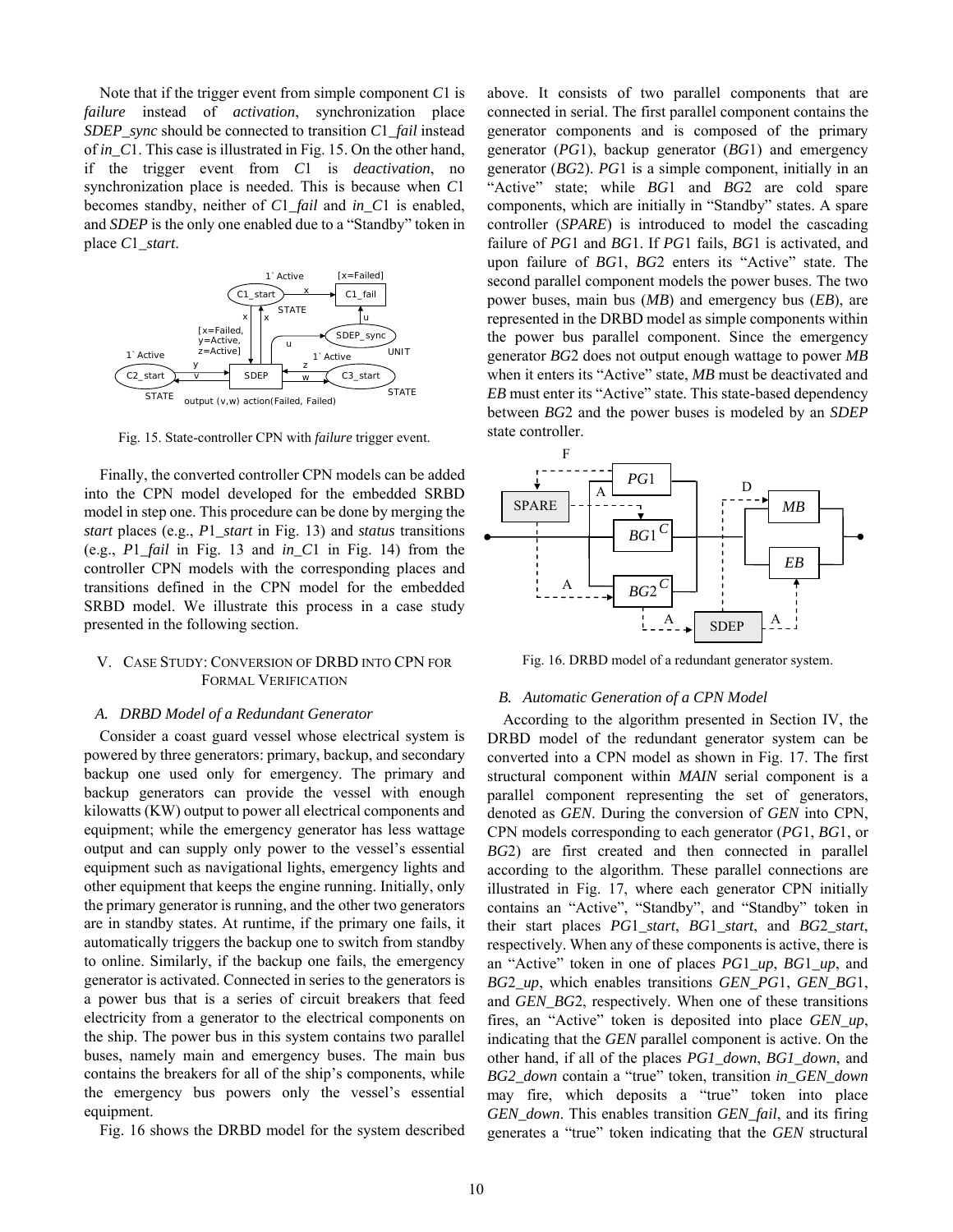

Fig. 17. CPN model converted from the DRBD model in Fig. 16.

component is not functioning.

The second structural component contained in *MAIN* is parallel component *BUS* representing the parallel power bus circuit in the DRBD model shown in Fig. 16. The conversion of *BUS* into CPN follows the same procedure as for parallel component *GEN*. When either of the buses is active, an "Active" token is deposited into place *BUS\_up*, indicating that *BUS* is active. On the other hand, when both buses fail (indicated by a "true" token in both places *MB\_down* and *EB\_down*), transition *in\_BUS\_down* may fire, and its firing leads to a "true" token in place *BUS\_down*. When the bus is down, transition *BUS\_fail* may fire, and its firing generates a "true" token that can be passed to place *MAIN\_down*.

Once *GEN* and *BUS* are converted into their corresponding CPN models, they can be connected serially within component *MAIN*. The serial connection between the two structural components is simply made by connecting place *GEN\_up* from parallel-component CPN of *GEN* to transition *in\_BUS* from parallel-component CPN of *BUS*. In addition, since *GEN* is the first serially connected structural component, its transition *in\_GEN* is connected to place *MAIN\_start*. Similarly, since *BUS* is the last serial component, its place *BUS\_up* is connected to transition *in\_MAIN\_up*. On the other hand, both transitions *GEN\_fail* and *BUS\_fail* are connected to place *MAIN\_down*. However, due to inhibitor place *MAIN\_inhibit*, only one of the transitions may fire, which ensures that the capacity of *MAIN\_down* is one.

In step two of the conversion, the DRBD controllers are converted into CPN and added into the CPN model developed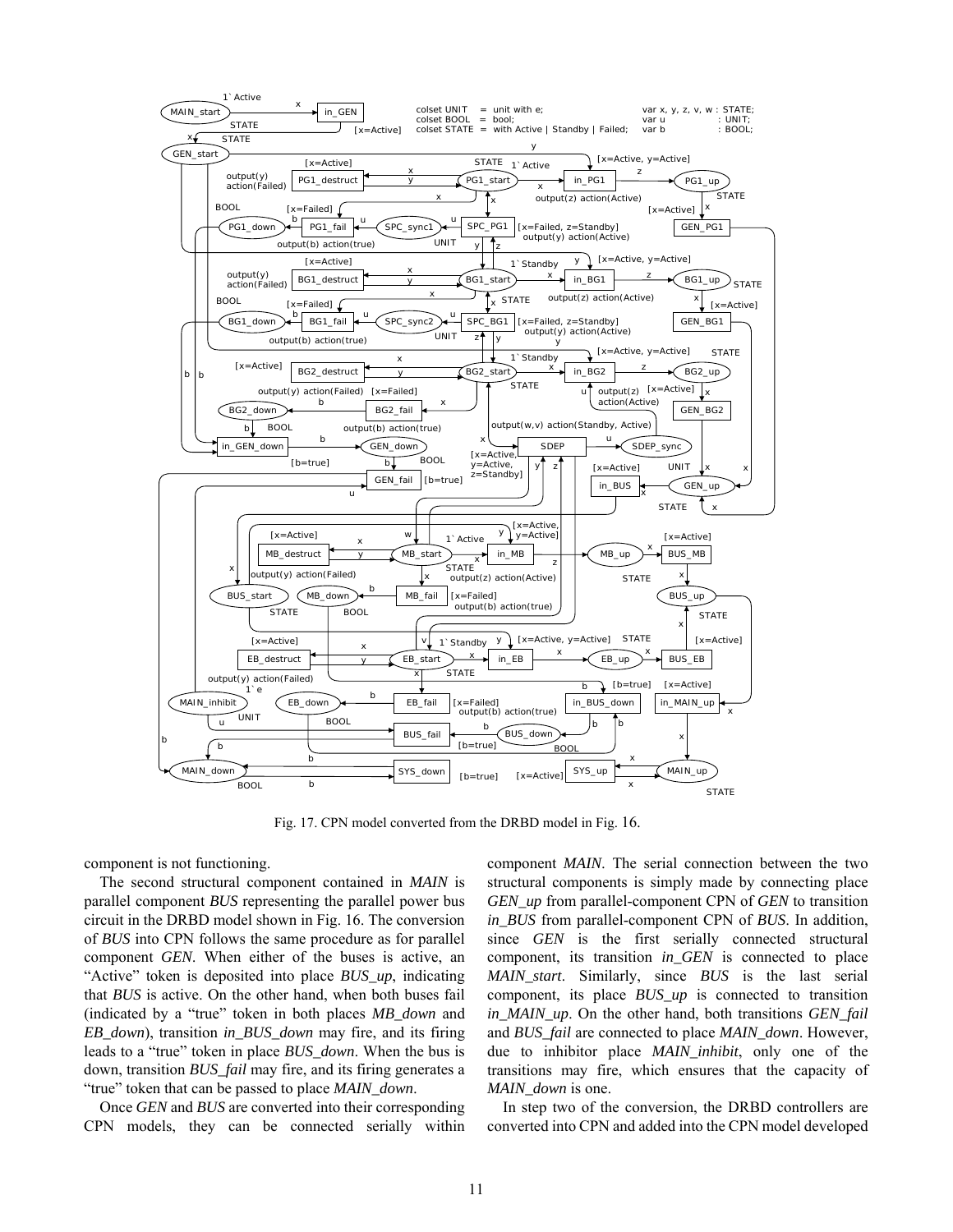in step one. In this example, we have two controllers, i.e., *SPARE* and *SDEP* controller block. The *SPARE* controller block models the redundant behaviors of the three generators (*PG*1, *BG*1, and *BG*2) and is converted into two transitions *SPC\_PG*1 and *SPC\_BG*1 in the spare-controller CPN. The transition *SPC\_PG*1 connects *PG*1\_*start* and *BG*1\_*start*, which is responsible for activating the backup generator *BG*1 when primary generator *PG*1 fails. Similarly, transition *SPC\_BG*1 connects *BG*1\_*start* and *BG*2\_*start*, which is responsible for activating emergency generator *BG*2 when backup generator *BG*1 fails. Note that synchronization place *SPC\_sync*1 is used to ensure that a "Failed" token in place *PG*1*\_start* (*BG*1*\_start*) is not removed before transition *SPC\_PG*1 (*SPC\_BG*1) fires. The state controller block *SDEP* in Fig. 16, which deactivates main power bus *MB* and activates emergency power bus *EB* when *BG*2 is activated, is converted into transition *SDEP* in the state-controller CPN. The *SDEP* transition connects the three start places of components *BG*2, *MB* and *EB*, and its firing deposits a "Standby" token and an "Active" token into places *MB\_start* and *EB\_start*, respectively. *SDEP\_sync* is used to ensure that the "Active" token is not accidentally removed before transition *SDEP* fires.

In order to illustrate automatic generation of a CPN model from a DRBD model, we have implemented a prototype application that transforms an input file of DRBD model in RML into an output file of CPN model in XML that can be recognized by CPN Tools [40]. The prototype was implemented in Java 5, which provides a simple interface that can load an RML file and output a converted CPN model in XML. We use Document Object Model (DOM) technology [42] to parse an input RML file into a tree representing the corresponding DRBD structure for efficient processing and conversion. For details about the implementation of the prototype, refer to [43].

## *C. Analysis of DRBD Model Using CPN Tools*

Design errors in a DRBD model can be discovered by analyzing the state space of the CPN model converted from the DRBD model. Using an existing Petri net tool, called CPN Tools [40], we can generate a report detailing the properties of the CPN model in Fig. 17. The report, shown as the analysis results in Table I, indicates that the full state space (or called the occurrence graph) can be generated from the CPN model in zero second (almost instantaneously), which consists of 288 nodes and 763 arcs. Similarly, the CPN Tools can be used to further generate a strongly connected components (Scc) graph from the occurrence graph. The generated Scc graph consists of 288 nodes and 744 arcs, and plays an important role for analysis. The report also indicates that there are three deadlock states in the CPN model, namely *S*78, *S*171, and *S*282. They imply that transition *SYS\_up* or *SYS\_down* of the CPN model cannot eventually fire; therefore, there must be some design errors in the DRBD model. By tracing these deadlocks using CPN Tools, we find the following firing sequences that lead to them.

- $\sigma_1 = \langle S_1, in\_GEN, S_4, in\_PGI, S_{10}, GEN\_PGI, S_{19}, MB\_destruct,$ *S*30, *in\_BUS*, *S*49, *MB\_fail*, *S*78>
- $\sigma_2 = \langle S_1, PGI\_destruct, S_2, in\_GEN, S_6, SPC\_PG1, S_{14}, in\_BG1, S_{26},$ *GEN\_BG1*, *S*43, *MB\_destruct*, *S*55, *PG1\_fail*, *S*87, *MB\_fail*, *S*128, *in\_BUS*, *S*171>
- $\sigma_3$  =  $\langle S_1, PG1$  destruct,  $S_2$ ,  $SPC$ <sup>Q</sup> $PGI$ ,  $S_7$ ,  $BG1$ <sub>destruct,  $S_{15}$ ,</sub> *SPC\_BG1*, *S*28, *SDEP*, *S*46, *EB\_destruct*, *S*74, *EB\_fail*, *S*114, *in\_GEN*, *S*143, *in\_BG2*, *S*184, *PG1\_fail*, *S*222, *BG1\_fail*, *S*251, *GEN\_BG2*, *S*271, *in\_BUS*, *S*282>

TABLE I ANALYSIS RESULTS OF THE CPN MODEL IN FIG. 14

| <b>Statistics</b>                                                                                            |                       | Liveness Properties                                                                                                                                  |
|--------------------------------------------------------------------------------------------------------------|-----------------------|------------------------------------------------------------------------------------------------------------------------------------------------------|
| State Space<br>Nodes: 288<br>Arcs: 763<br>Secs:<br>Status: Full<br>Scc Graph<br>Nodes:<br>Arcs: 744<br>Secs: | $\Omega$<br>-288<br>N | Dead Markings<br>[78, 171, 282]<br>Dead Transition Instances<br>Generator'BUS fail 1<br>Generator'in_BUS_down 1<br>Live Transition Instances<br>None |

From firing sequence  $\sigma_1$ , it is easy to see that  $S_{78}$  is due to the failure of main bus *MB* when the primary generator *PG*1 is functioning. Although emergency bus *EB* is in the "Standby" state, and can provide services if activated, no such spare part relationship between *MB* and *EB* exists in either the DRBD model or corresponding CPN model. The firing sequence  $\sigma_2$  shows the similar situation when *PG*1 fails, and backup generator *BG*1 is active, but *MB* fails and *EB* is still in a "Standby" state. The firing sequence  $\sigma_3$  illustrates a different scenario. When both *PG*1 and *BG*1 fail, and emergency generator *BG*2 is activated, *MB* and *EB* will be deactivated and activated, respectively, due to the *SDEP* relationship between *BG*2 and bus components *MB* and *EB*. However, at this point of time, when *EB* fails, the *BUS* parallel component cannot be considered as "failed" because *MB* is still in a "Standby" state. Therefore, in the parallel-component CPN of *BUS*, neither place *BUS\_up* will receive an "Active" token nor transition *BUS\_fail* can fire. This leads to another deadlock situation in the CPN because no token will be deposited into either of places *MAIN\_down* and *MAIN\_up*. As a consequence, none of transitions *SYS\_down* and *SYS\_up* can fire eventually.

In order to correct the design errors in the DRBD model, we need to define *EB* as a spare part of *MB* by introducing a *SPARE* block that links *MB* and *EB*, and labeling the links from *MB* to *SPARE*, and *SPARE* to *EB* by *D* | *F* and *A*, respectively. This implies that when *MB* is deactivated or failed, *EB* is automatically activated. As a result, in Fig. 16, the link from *SDEP* to *EB* labeled by *A* is no longer needed, and can be deleted. Now based on the revised version of the DRBD model, we fix the CPN model in Fig. 17 as follows.

- 1. Add transition *SPC\_MB* with places *MB\_start* and *EB\_start* as both of its input and output places.
- 2. Add synchronization place *SPC\_sync3* with *SPC\_MB* as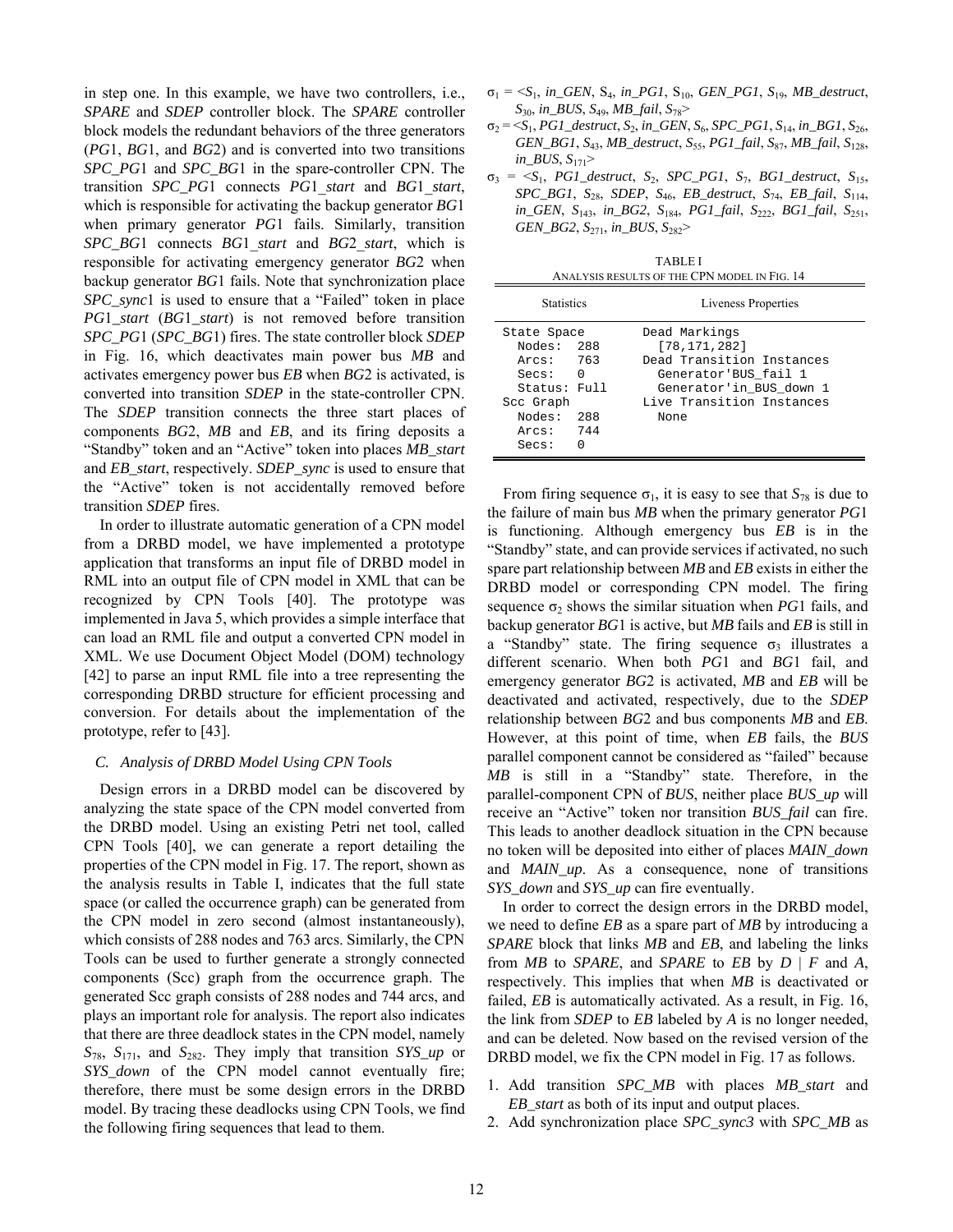its input transition and *MB\_fail* as its output transition.

- 3. Set the guard of transition *SPC\_MB* such that *MB\_start* contains a "Failed" or "Standby" token and *EB\_start* contains a "Standby" token, i.e., [x=Failed orelse x=Standby, y=Standby];
- 4. Set the output of transition *SPC\_MB* to deposit an "Active" token into place *EB\_start* when *SPC\_MB* fires, i.e., output(z); action(Active).
- 5. Modify the guard of transition *MB\_fail* from [x=Failed] to [x=Failed orelse x=Standby]. This is because *MB* is deactivated only when both *PG*1 and *BG*1 are failed. In this case, *MB* should not be activated, and thus, should be considered as failed.
- 6. Delete the arcs between transition *SDEP* and place *EB\_start*.

We now use the CPN Tools again to analyze the revised CPN model, and get the analysis results as shown in Table II. The results show that the revised CPN model has no deadlocks, which guarantees the correctness of the revised DRBD model in terms of deadlock-freeness. Further properties of the DRBD model can be analyzed using model checking techniques as demonstrated in previous work [5]. Refer to [44] for more examples of system properties that can be formally verified using existing Petri net tools.

TABLE II ANALYSIS RESULTS OF THE CPN MODEL IN FIG. 14 (AFTER REVISION)

| <b>Statistics</b>                                                        |          | Liveness Properties                                        |
|--------------------------------------------------------------------------|----------|------------------------------------------------------------|
| State Space<br>Nodes:<br>Arcs: 2836<br>$\overline{\phantom{0}}$<br>Secs: | 897      | Dead Markings<br>None<br>Dead Transition Instances<br>None |
| Status: Full<br>Scc Graph<br>Nodes:<br>Arcs: 2700<br>Secs:               | 897<br>U | Live Transition Instances<br>None                          |

It is worth noting that the correct CPN model we developed for the redundant generator system can be further used for analysis and evaluation of system reliability properties. Such analysis and evaluation techniques are demonstrated in [26-27]. The detailed description of reliability evaluation on the CPN model is beyond the scope of this paper, but will be presented in our future work.

## VI. CONCLUSIONS AND FUTURE WORK

There is a growing demand to build reliable and stable computer systems. Building these types of systems involves creating an accurate and correct system reliability model. A reliability model ensures that the constructed system has the desired measures of reliability determined by the system designers. This paper presents a procedure for formal modeling and verifying dynamic reliability block diagram (DRBD) for computer-based systems. In the procedure, a DRBD model is first converted into CPN. Then, existing CPN

tools are used to verify the behavioral properties of the DRBD model, where design flaws and faulty states of the DRBD model can be identified by tracing the deadlock states of the CPN model. Our case study shows that the proposed approach supports effective detection and tracing of subtle design errors in a DRBD model, and can provide a potential solution to automated verification of DRBD models. For future work, we plan to investigate automated verification approaches for safety critical system analysis. We will consider to use compositional time Petri nets [45] to model time sensitive dependency between components in a system. We will also study how to analyze a DRBD model for system reliability evaluation, and develop a comprehensive development environment that supports editing, verification, analysis and evaluation of DRBD models for complex and large computer-based systems.

## ACKNOWLEDGMENT

The authors would like to thank the Associate Editor and all anonymous referees whose comments and suggestions greatly helped us to improve the presentation and the quality of this paper.

#### **REFERENCES**

- [1] S. M. Rinaldi, "Modeling and simulating critical infrastructures and their interdependencies," in *Proc. 37th Annual Hawaii Int. Conf. System Sciences (HICSS'04)*, Jan. 2004, Big Island, HI, USA, pp. 20054a (1-8).
- [2] M. Rausand and A. Hoyland, *System Reliability Theory: Models, Statistical Methods, and Applications*, 2nd Edition, New York, USA, Wiley-Interscience, 2003.
- [3] R. Manian, J. Dugan, D. Coppit, and K. Sullivan, "Combining various solution techniques for dynamic fault tree analysis of computer systems," in *Proc. 3rd Int. Symp. High-Assurance Systems Engineering (HASE'98)*, Washington, D.C., USA, 1998, pp. 21–28.
- [4] H. Xu and L. Xing, "Formal semantics and verification of dynamic reliability block diagrams for system reliability modeling," in *Proc. 11th Int. Conf. Software Engineering and Applications*, Nov. 2007, Cambridge, Massachusetts, USA, pp. 155–162.
- [5] H. Xu, L. Xing, and R. Robidoux, "DRBD: dynamic reliability block diagrams for system reliability modeling," *International Journal of Computers and Applications (IJCA)*, vol. 31, no. 2, pp. 132-141, 2009.
- [6] Z. Hu and S. M. Shatz, "Explicit modeling of semantics associated with composite states in UML statecharts," *Journal of Automated Software Engineering*, vol. 13, no. 4, Oct. 2006, pp. 423-467.
- [7] W. E. Vesely, F. F. Goldberg, N. H. Roberts, and D. F. Haasl, *Fault Tree Handbook*, NUREG-0492, U.S. Government Printing Office, Washington, DC, USA, 1981.
- [8] H. Boudali, P. Crouzen, and M. Stoelinga, "Dynamic fault tree analysis using input/output interactive Markov chains," in *Proc. 37th Annual IEEE/IFIP Int. Conf. Dependable Systems and Networks (DSN'07)*, June 2007, Edinburgh, UK, pp. 708-717.
- [9] A. Abd-Allah, "Extending reliability block diagrams to software architecture," *Technical Report USC-CSE-97-501*, University of Southern California, Mar. 1997.
- [10] R. A. Sahner and K. S. Trivedi, "Reliability modeling using SHARPE," *IEEE Trans. Reliab.*, vol. R-36, no. 2, pp. 186-193, Jun. 1987.
- [11] C. Leangsuksun, H. Song, and L. Shen, "Reliability modeling using UML," In *Proc. 2003 Int. Conf. Software Engineering Research and Practice*, Jun. 2003, Las Vegas, Nevada, USA, pp. 259-262.
- [12] H. Dammag and N. Nissanke, "Safecharts for specifying and designing safety critical systems," in *Proc. 18th IEEE Symp. Reliable Distributed Systems*, 1999, Lausanne, Switzerland, pp. 78-87.
- [13] P.-A. Hsiung; S.-W. Lin; C.-H. Tseng; T.-Y. Lee; J.-M. Fu; W.-B. See, "VERTAF: an application framework for the design and verification of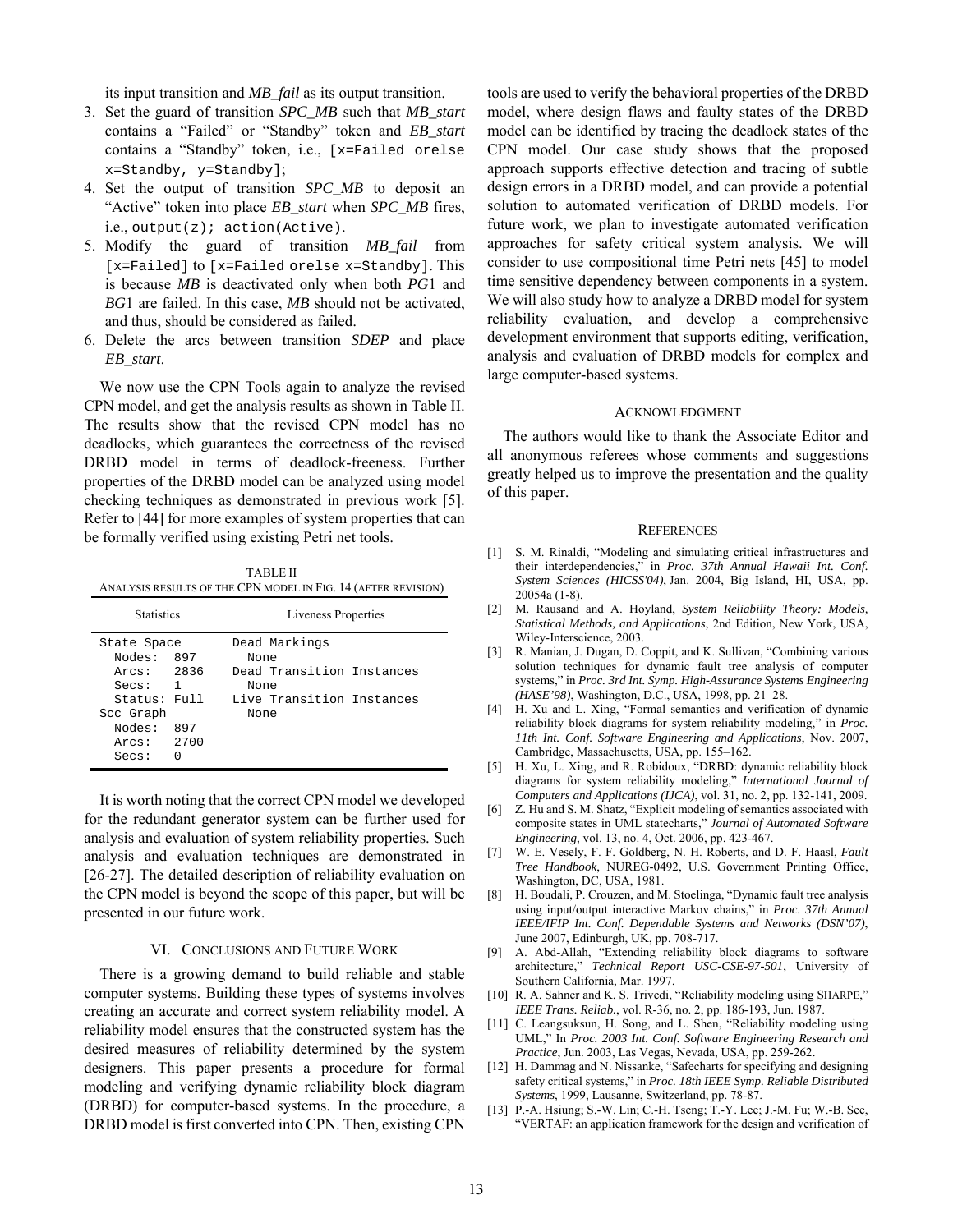embedded real-time software," *IEEE Trans. Softw. Eng.*, vol. 30, no. 10, pp. 656-674, Oct. 2004.

- [14] J. T. Blake, A. L. Reibman, and K. S. Trivedi, "Sensitivity analysis of reliability and performability measures for multiprocessor systems," in *Proc. 1988 ACM SIGMETRICS Conf. Measurement and Modeling of Computer Systems*, 1988, pp. 177-186.
- [15] R. Duke, G. Rose, and G. Smith, "Object-Z: a specification language advocated for the description of standards," *Computer Standards and Interfaces*, vol. 17, North-Holland, 1995, pp. 511-533.
- [16] T. Murata, "Petri nets: properties, analysis and applications," *Proc. IEEE*, vol. 77, no. 4, pp. 541-580, Apr. 1989.
- [17] J. Wang, *Timed Petri Nets: Theory and Application*, Norwell, MA, Kluwer Academic Publishers, 1998.
- [18] M. C. Zhou and K. Venkatesh, *Modeling, Simulation and Control of Flexible Manufacturing Systems: A Petri Net Approach*, Singapore, World Scientific, 1999.
- [19] F.-Y. Wang, K. J. Kyriakopoulos, A. Tsolkas, and G. N. Saridis, "A Petri-net coordination model for an intelligent mobile robot," *IEEE Trans. Syst., Man and Cybern.*, vol. 21, no. 4, pp. 777-789, Jul.-Aug. 1991.
- [20] M. Jeng, X. Xie, and S.-L. Chung, "ERCN\* merged nets for modeling degraded behavior and parallel processes in semiconductor manufacturing systems," *IEEE Trans. Syst., Man and Cybern. A, Syst., Humans*, vol. 34, no. 1, pp. 102-112, Jan. 2004.
- [21] M. P. Fanti and M. C. Zhou, "Deadlock control methods in automated manufacturing systems," *IEEE Trans. Syst., Man, and Cybern. A, Syst., Humans*, vol. 34, no. 1, pp. 5-22. Jan. 2004.
- [22] Z. W. Li, H. S. Hu, and A. R. Wang, "Design of liveness-enforcing supervisors for flexible manufacturing systems using Petri nets," *IEEE Trans. Syst., Man, and Cybern. C, Appl. Rev.*, vol. 37, no. 4, pp. 517-526, Jul. 2007.
- [23] F.-S. Hsieh, "Fault-tolerant deadlock avoidance algorithm for assembly processes," *IEEE Trans. Syst., Man and Cybern. A, Syst., Humans*, vol. 34, no. 1, pp. 65-79, Jan. 2004.
- [24] N. Wu and M. C. Zhou, "Modeling and deadlock avoidance of automated manufacturing systems with multiple automated guided vehicles," *IEEE Trans. Syst., Man, and Cybern. B, Cybern.*, vol. 35, no. 6, pp. 1193-1202, Dec. 2005.
- [25] Z. W. Li, M. C. Zhou, and N. Q. Wu, "A survey and comparison of Petri net-based deadlock prevention policy for flexible manufacturing systems," *IEEE Trans. Syst., Man, and Cybern. C, Appl. Rev.*, vol.38, no.2, pp. 172-188, 2008.
- [26] A. Bobbio, G. Franceschinis, L. Portinale, and R. Gaeta, "Exploiting Petri nets to support fault-tree based dependability analysis," in *Proc. 8th Int. Workshop on Petri Nets and Performance Models*, Zaragoza, Spain, Sept. 1999, pp. 146-155.
- [27] M. Everdij and H. Blom, "Petri-nets and hybrid-state Markov processes in a power-hierarchy of dependability models," in *Proc. IFAC Conf. Analysis and Design of Hybrid Systems*, June 2003, Saint-Malo, Brittany, France.
- [28] N. G. Leveson and J. L. Stolzy, "Safety analysis using Petri nets," *IEEE Trans. Softw. Eng.*, vol. 13, no. 3, pp. 386-397, Mar. 1987.
- [29] U. Buy and R. Sloan. "A Petri net-based approach to real-time program analysis," in *Proc. 7th Int. Workshop on Software Specification and Design*, Dec. 1993, Redondo Beach, California, pp. 56-60.
- [30] C. Ghezzi, D. Mandrioli, S. Morasca, and M. Pezzc, "A unified high-level Petri net formalism for time-critical systems," *IEEE Trans. Softw. Eng.*, vol. 17, no. 2, pp. 160-172, Feb. 1991.
- [31] K. Jensen, "Coloured Petri nets: basic concepts, analysis methods, and practical use," *Basic Concepts EATCS Monographs on Theoretical Computer Science*, vol. 2, Springer-Verlag, 1997.
- [32] L. Lamport, "Proving the correctness of multiprocess programs," *IEEE Trans. Softw. Eng.*, vol. 3, no. 2, pp. 125-143, Mar. 1977.
- [33] Y. Y. Du, C. J. Jiang, and M. C. Zhou, "Modeling and analysis of real-time cooperative systems using Petri nets," *IEEE Trans. Syst., Man and Cybern. A, Syst., Humans*, vol. 37, no. 5, pp. 643-654, Sept. 2007.
- [34] V. R. L. Shen and T. T.-Y. Juang, "Verification of knowledge-based systems using predicate/transition nets," *IEEE Trans. Syst., Man and Cybern. A, Syst., Humans*, vol. 38, no. 1, pp. 78-87, Jan. 2008.
- [35] L. Ma and J. J. P. Tsai, "Formal modeling and analysis of a secure mobile-agent system," *IEEE Trans. Syst., Man and Cybern. A, Syst., Humans*, vol. 38, no. 1, pp. 180-196, Jan. 2008.
- [36] J.-S. Lee, M. C. Zhou, and P.-L. Hsu, "Multiparadigm modeling for hybrid dynamic systems using a Petri net framework," *IEEE Trans.*

*Syst., Man and Cybern. A, Syst., Humans*, vol. 38, no. 2, pp. 493-498, Mar. 2008.

- [37] H. Wang and Q. Zeng, "Modeling and analysis for workflow constrained by resources and nondetermined time: an approach based on Petri nets," *IEEE Trans. Syst., Man and Cybern. A, Syst., Humans*, vol. 38, no. 4, pp. 802-817, Jul. 2008.
- [38] B. W. Johnson, *Design and Analysis of Fault Tolerant Digital Systems*, Boston, MA, Addison-Wesley Longman Publishing Co. Inc., 1989.
- [39] C. Goldfarb and P. Prescod, *The XML Handbook*, Upper Saddle River, NJ, Prentice Hall, 2000.
- [40] A. V. Ratzer, L. Wells, H. M. Lasen, M. Laursen, J. F. Qvortrup, *et al.*, "CPN Tools for editing, simulating and analyzing colored Petri nets," in *Proc. 24th Int. Conf. Application and Theory of Petri Nets*, Eindhoven, Netherlands, Jun. 2003, pp. 450-462.
- [41] CPN Group, "CPN ML: language for declarations and net inscriptions," *CPN Tools Help*, Department of Computer Science, University of Aarhus, Jul. 2008, Retrieved on Aug. 26, 2008, from http://wiki.daimi.au.dk/cpntools-help/cpn\_ml.wiki
- [42] E. R. Harold, *Processing XML with Java: A Guide to SAX, DOM, JDOM, JAXP, and TrAX*, Boston, MA, Addison-Wesley Professional, 2002.
- [43] R. Robidoux, "Automated verification of a computer system reliability model," *M.S. Thesis*, Computer and Information Science Department, University of Massachusetts Dartmouth, Jul. 2007.
- [44] H. Xu and S. M. Shatz, "A framework for model-based design of agent-oriented software," *IEEE Trans. Softw. Eng.*, vol. 29, no. 1, pp. 15-30, Jan. 2003.
- [45] J. Wang, Y. Deng, and M. Zhou, "Compositional time Petri nets and reduction rules," *IEEE Trans. Syst., Man and Cybern. B, Cybern.*, vol. 30, no. 4, pp. 562-572, Aug. 2000.



Ryan Robidoux received the B.S. degree and the M.S. degree in Computer Science from University of Massachusetts Dartmouth, MA, in 2004 and 2007, respectively.

He is currently a R e search Associate and a Software Developer at the Kaput Center for Research and Innovation in Mathematics Education, and an adjunct faculty member in the Computer and Information Science Department at University of Massachusetts Dartmouth. His major research interests include neural network, software

engineering, formal methods, and web services.

Ryan is a recipient of the Faculty Award for top students in the Computer and Information Science Department, University of Massachusetts Dartmouth, 2004.



Haiping Xu (S'97-M'03-SM'07) received the B.S. degree in Electrical Engineering from Zhejiang University, Hangzhou, China, in 1989, the M.S. degree in Computer Science from Wright State University, Dayton, OH, in 1998, and the Ph.D. degree in Computer Science from the University of Illinois at Chicago, IL, in 2003.

Prior to 1996, he successively worked with Shen-Yan Systems Technology, Inc. and Hewlett-Packard Co., as a Software Engineer, in Beijing, China. Since 2003, he has been with the

University of Massachusetts Dartmouth, where he is currently an Associate Professor at the Computer and Information Science Department, and a Co-Director of the Concurrent Software Engineering Laboratory (CSEL). He has published over 40 research papers including 20 peer-reviewed journal publications. He has supervised about 30 M.S. theses and M.S. projects at University of Massachusetts Dartmouth, and co-supervised 2 Ph.D. dissertations. His research has been supported by the U.S. National Science Foundation (NSF) and the U.S. Marine Corps. His research interests include distributed software engineering, formal methods, cyber security, multi-agent systems, electronic commerce, trustworthy computing, reliability engineering and service-oriented systems.

Dr. Xu is a senior member of the Association of Computing Machinery (ACM). He is currently an Associate Editor for several journals including the